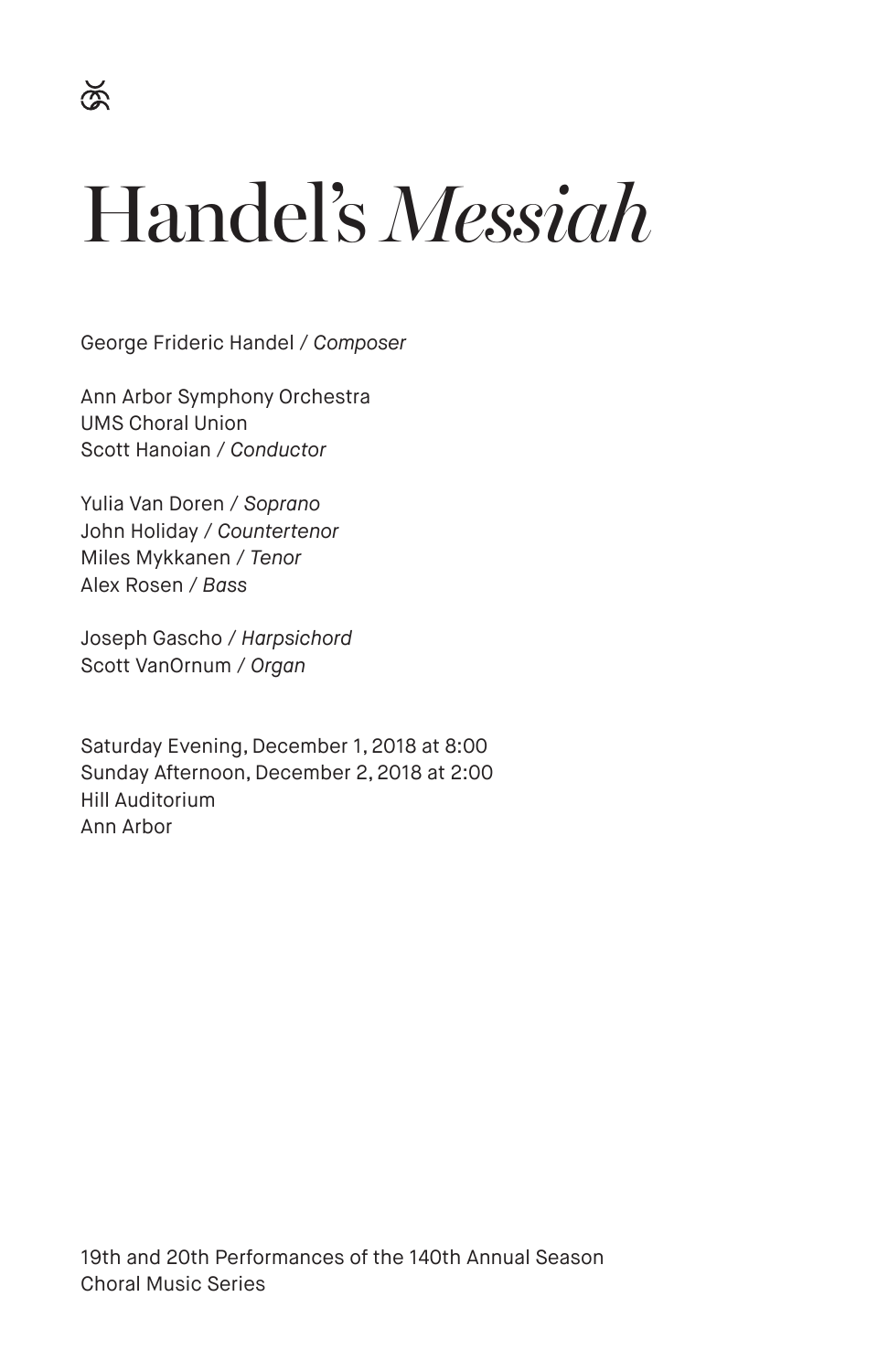This weekend's performances are supported by the Carl and Isabelle Brauer Endowment Fund.

Media partnership provided by WRCJ 90.9 FM and Ann Arbor's 107one.

Special thanks to Steven Lorenz, Cheryl Valentine, Stephen West and the U-M Department of Vocal Performance, and Jeff Williams and the Michigan Center for Early Christian Studies for their participation in events surrounding this weekend's performances.

Ms. Van Doren appears by arrangement with Schwalbe and Partners.

Mr. Mykkanen appears by arrangement with Etude Arts.

Mr. Holiday and Mr. Rosen appear by arrangement with Columbia Artists.

In consideration for the artists and the audience, please refrain from the use of electronic devices during the performance.

The photography, sound recording, or videotaping of this performance is prohibited.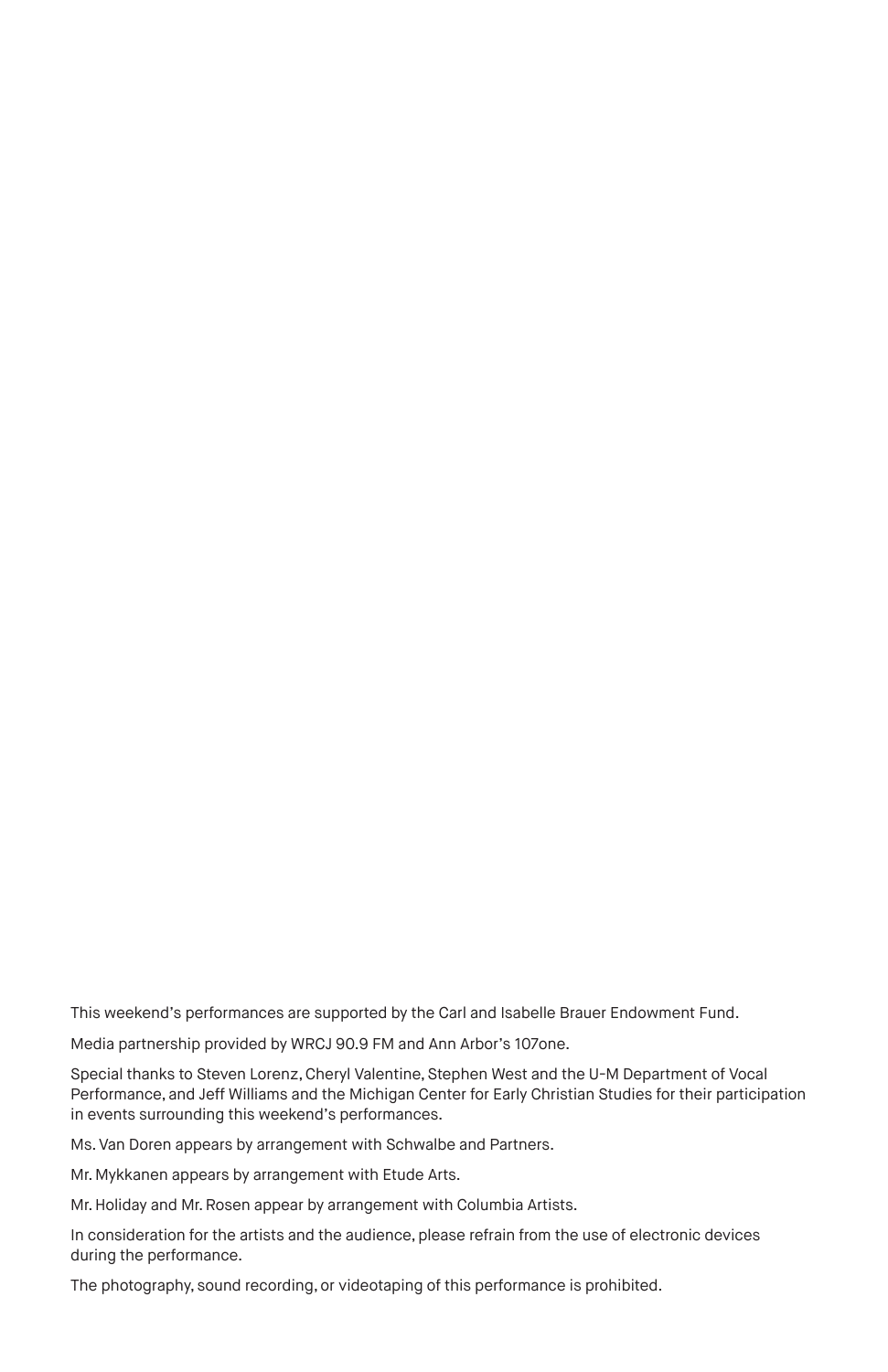# **PROGRAM**

# **Part I**

**l Sinfonia**

| 2 | <b>Arioso</b><br>Isaiah 40:1<br>Isaiah 40: 2                           | Mr. Mykkanen<br>Comfort ye, comfort ye my people, saith your God.<br>Speak ye comfortably to Jerusalem, and cry unto<br>her that her warfare is accomplished, that her<br>iniquity is pardoned.                                                                                                                                                                                                               |
|---|------------------------------------------------------------------------|---------------------------------------------------------------------------------------------------------------------------------------------------------------------------------------------------------------------------------------------------------------------------------------------------------------------------------------------------------------------------------------------------------------|
|   | Isaiah 40: 3                                                           | The voice of him that crieth in the wilderness:<br>Prepare ye the way of the Lord, make straight in<br>the desert a highway for our God.                                                                                                                                                                                                                                                                      |
| 3 | Air<br>Isaiah 40: 4                                                    | Mr. Mykkanen<br>Every valley shall be exalted, and every hill and<br>mountain made low: the crooked straight,<br>and the rough places plain:                                                                                                                                                                                                                                                                  |
| 4 | Chorus<br>Isaiah 40: 5                                                 | And the glory of the Lord shall be revealed, and<br>all flesh shall see it together: for the mouth of<br>the Lord hath spoken it.                                                                                                                                                                                                                                                                             |
| 5 | Accompanied<br>recitative<br>Haggai 2: 6<br>Haggai 2: 7<br>Malachi 3:1 | Mr. Rosen<br>thus saith the Lord of hosts: Yet once,<br>a little while, and I will shake the heavens and<br>the earth, the sea and the dry land;<br>And I will shake all nations, and the desire of all<br>nations shall come:<br>the Lord, whom ye seek, shall suddenly come<br>to his temple, even the messenger of the<br>covenant, whom ye delight in: behold, he shall<br>come, saith the Lord of hosts. |
| 6 | Air<br>Malachi 3: 2                                                    | Mr. Holiday<br>But who may abide the day of his coming? And<br>who shall stand when he appeareth? For he is<br>like a refiner's fire,                                                                                                                                                                                                                                                                         |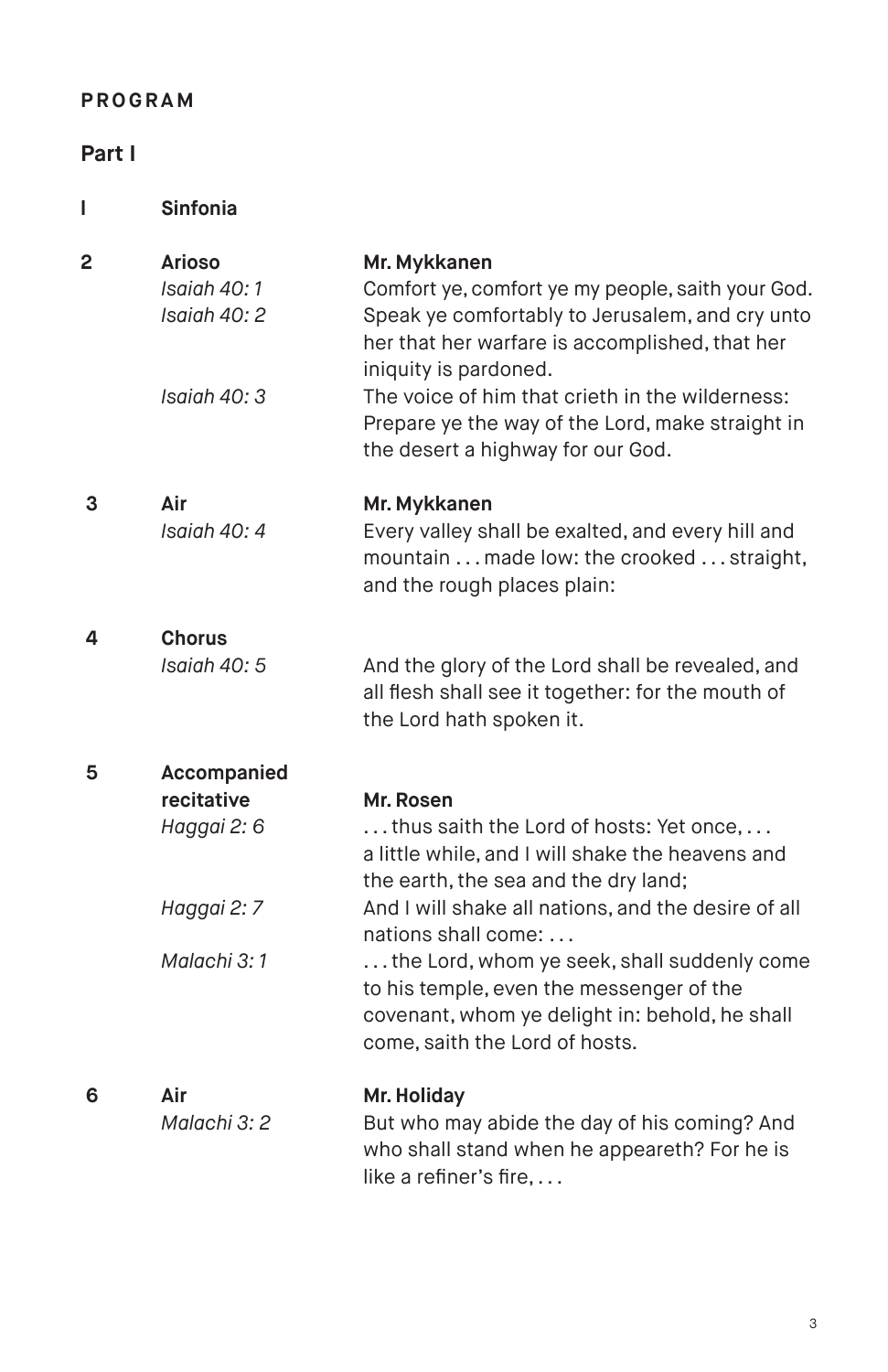| 7  | <b>Chorus</b><br>Malachi 3: 3         | and he shall purify the sons of Levi, that<br>they may offer unto the Lord an offering in<br>righteousness.                                                                                                                                                        |
|----|---------------------------------------|--------------------------------------------------------------------------------------------------------------------------------------------------------------------------------------------------------------------------------------------------------------------|
| 8  | <b>Recitative</b><br>Isaiah 7:14      | Mr. Holiday<br>Behold, a virgin shall conceive, and bear a son,<br>and shall call his name Immanuel, "God-with-us."                                                                                                                                                |
| 9  | <b>Air and Chorus</b><br>Isaiah 40: 9 | Mr. Holiday<br>O thou that tellest good tidings to Zion, get thee<br>up into the high mountain; O thou that tellest<br>good tidings to Jerusalem, lift up thy voice with<br>strength; lift it up, be not afraid; say unto the<br>cities of Judah: Behold your God! |
|    | Isaiah 60:1                           | Arise, shine; for thy light is come, and the glory<br>of the Lord is risen upon thee.                                                                                                                                                                              |
| 10 | <b>Arioso</b><br>Isaiah 60: 2         | Mr. Rosen<br>For behold,  darkness shall cover the earth,<br>and gross darkness the people: but the Lord<br>shall arise upon thee, and His glory shall be seen                                                                                                     |
|    | Isaiah 60: 3                          | upon thee.<br>And the Gentiles shall come to thy light, and<br>kings to the brightness of thy rising.                                                                                                                                                              |
| 11 | Air<br>Isaiah 9: 2                    | Mr. Rosen<br>The people that walked in darkness have seen a<br>great light: and they that dwell in the land of the<br>shadow of death, upon them hath the light shined.                                                                                            |
| 12 | <b>Chorus</b><br>Isaiah 9: 6          | For unto us a child is born, unto us a son is<br>given: and the government shall be upon his<br>shoulder, and his name shall be called<br>Wonderful, Counselor, The Mighty God,<br>The Everlasting Father, The Prince of Peace.                                    |
| 13 | <b>Pifa</b>                           | (Pastoral Symphony)                                                                                                                                                                                                                                                |
| 14 | <b>Recitative</b><br>Luke 2: 8        | Ms. Van Doren<br>there were  shepherds abiding in the field,<br>keeping watch over their flock by night.                                                                                                                                                           |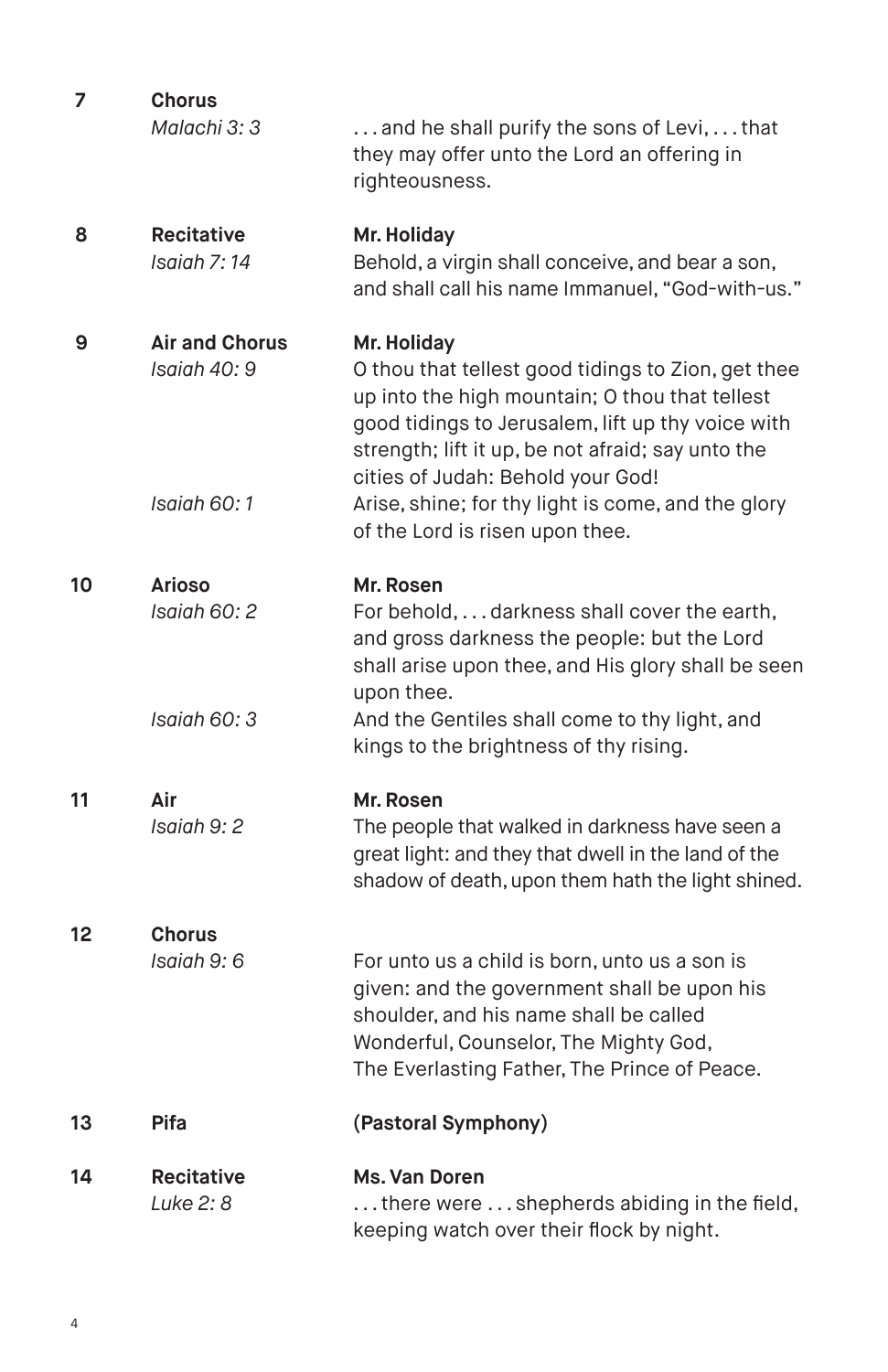| 15 | <b>Arioso</b><br>Luke 2: 9                  | <b>Ms. Van Doren</b><br>And, lo, the angel of the Lord came upon them,<br>and the glory of the Lord shone round about<br>them: and they were sore afraid.                                                |
|----|---------------------------------------------|----------------------------------------------------------------------------------------------------------------------------------------------------------------------------------------------------------|
| 16 | <b>Recitative</b><br>Luke 2:10<br>Luke 2:11 | Ms. Van Doren<br>And the angel said unto them, Fear not: for,<br>behold, I bring you good tidings of great joy,<br>which shall be to all people.<br>For unto you is born this day in the city of David   |
|    |                                             | a Savior, which is Christ the Lord.                                                                                                                                                                      |
| 17 | <b>Arioso</b><br>Luke 2:13                  | Ms. Van Doren<br>And suddenly there was with the angel a<br>multitude of the heavenly host praising God and<br>saying,                                                                                   |
| 18 | <b>Chorus</b><br>Luke 2:14                  | Glory to God in the highest, and peace on earth,<br>good will toward men.                                                                                                                                |
| 19 | Air<br>Zechariah 9: 9<br>Zechariah 9:10     | Ms. Van Doren<br>Rejoice greatly, O daughter of Zion; shout, O<br>daughter of Jerusalem: behold, thy King cometh<br>unto thee: he is the righteous Savior,<br>and he shall speak peace unto the heathen: |
|    |                                             |                                                                                                                                                                                                          |
| 20 | <b>Recitative</b><br>Isaiah 35: 5           | Ms. Van Doren<br>Then shall the eyes of the blind be opened, and<br>the ears of the deaf unstopped.                                                                                                      |
|    | Isaiah 35: 6                                | Then shall the lame man leap as a hart, and the<br>tongue of the dumb shall sing:                                                                                                                        |
| 21 | Air<br>Isaiah 40:11                         | Mr. Holiday and Ms. Van Doren<br>He shall feed his flock like a shepherd: and he<br>shall gather the lambs with his arm, and carry<br>them in his bosom, and  gently lead those that<br>are with young.  |
|    | <b>Matthew 11: 28</b>                       | Come unto Him, all ye that labor and are heavy<br>laden, and He will give you rest.                                                                                                                      |
|    | <b>Matthew 11: 29</b>                       | Take His yoke upon you, and learn of Him, for He<br>is meek and lowly of heart: and ye shall find rest<br>unto your souls.                                                                               |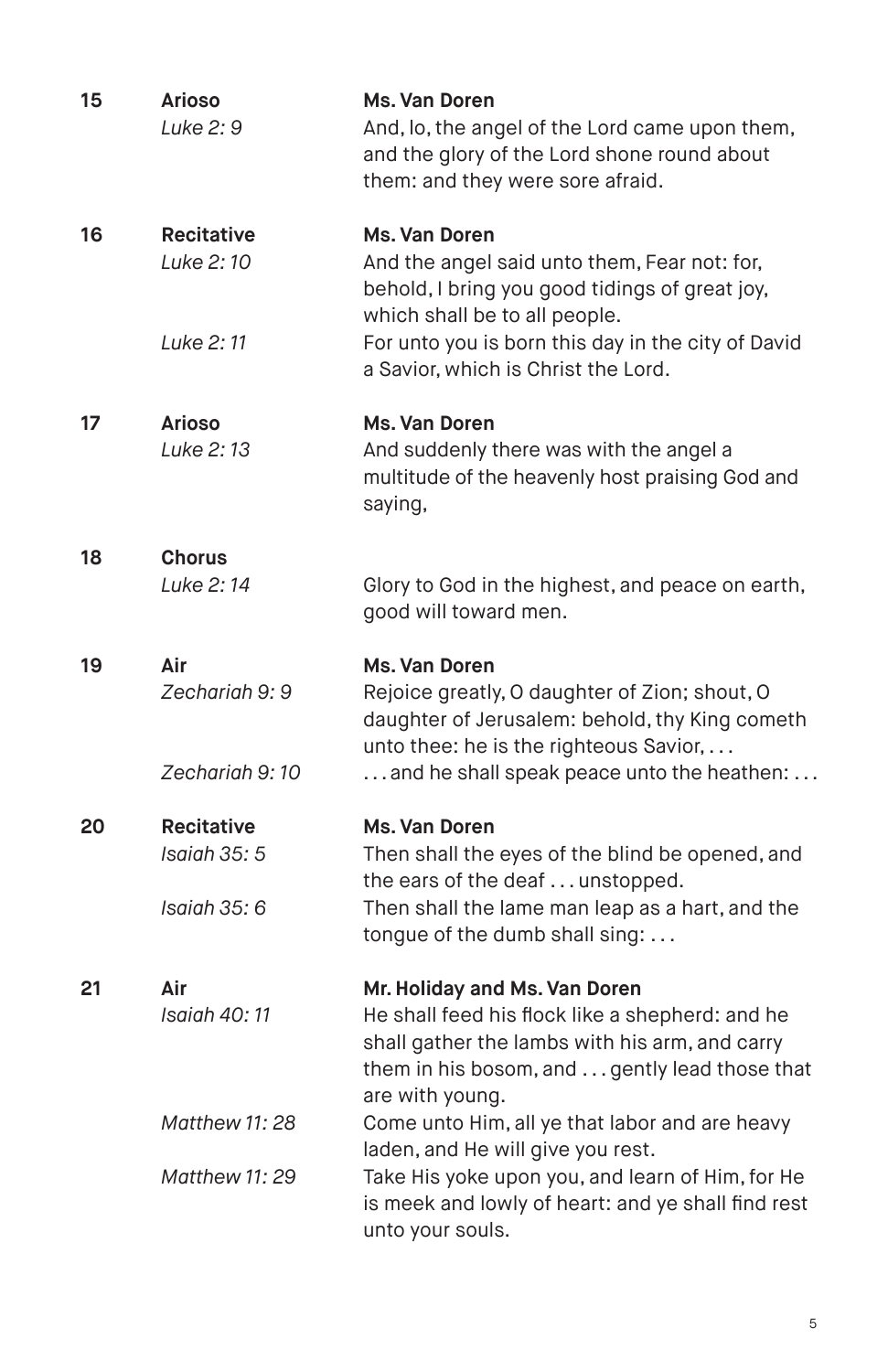| 22 | Chorus |
|----|--------|
|    |        |

| Matthew 11: 30 | His yoke is easy, and His burden is light. |
|----------------|--------------------------------------------|
|                |                                            |

# **Intermission**

# **Part II**

| 23 | <b>Chorus</b><br>John 1: 29                   | Behold, the Lamb of God, that taketh away<br>the sin of the world!                                                                                                                                                                           |
|----|-----------------------------------------------|----------------------------------------------------------------------------------------------------------------------------------------------------------------------------------------------------------------------------------------------|
| 24 | Air<br>Isaiah 53: 3<br>Isaiah 50: 6           | Mr. Holiday<br>He was despised and rejected of men; a man of<br>sorrows, and acquainted with grief:<br>He gave his back to the smiters, and His cheeks<br>to them that plucked off the hair: He hid not His<br>face from shame and spitting. |
| 25 | <b>Chorus</b><br>Isaiah 53: 4<br>Isaiah 53: 5 | Surely he hath borne our griefs, and carried our<br>sorrows:<br>he was wounded for our transgressions, he<br>was bruised for our iniquities: the chastisement<br>of our peace was upon him; and with his stripes<br>are we healed.           |
| 26 | <b>Chorus</b><br>Isaiah 53: 4                 | All we like sheep have gone astray; we have<br>turned every one to his own way; and the Lord<br>hath laid on him the iniquity of us all.                                                                                                     |
| 27 | <b>Arioso</b><br>Psalm 22: 7                  | Mr. Mykkanen<br>All they that see him laugh him to scorn: they<br>shoot our their lips, and shake their heads,<br>saying:                                                                                                                    |
| 28 | <b>Chorus</b><br>Psalm 22: 8                  | He trusted in God that he would deliver him: let<br>him deliver him, if he delight in him.                                                                                                                                                   |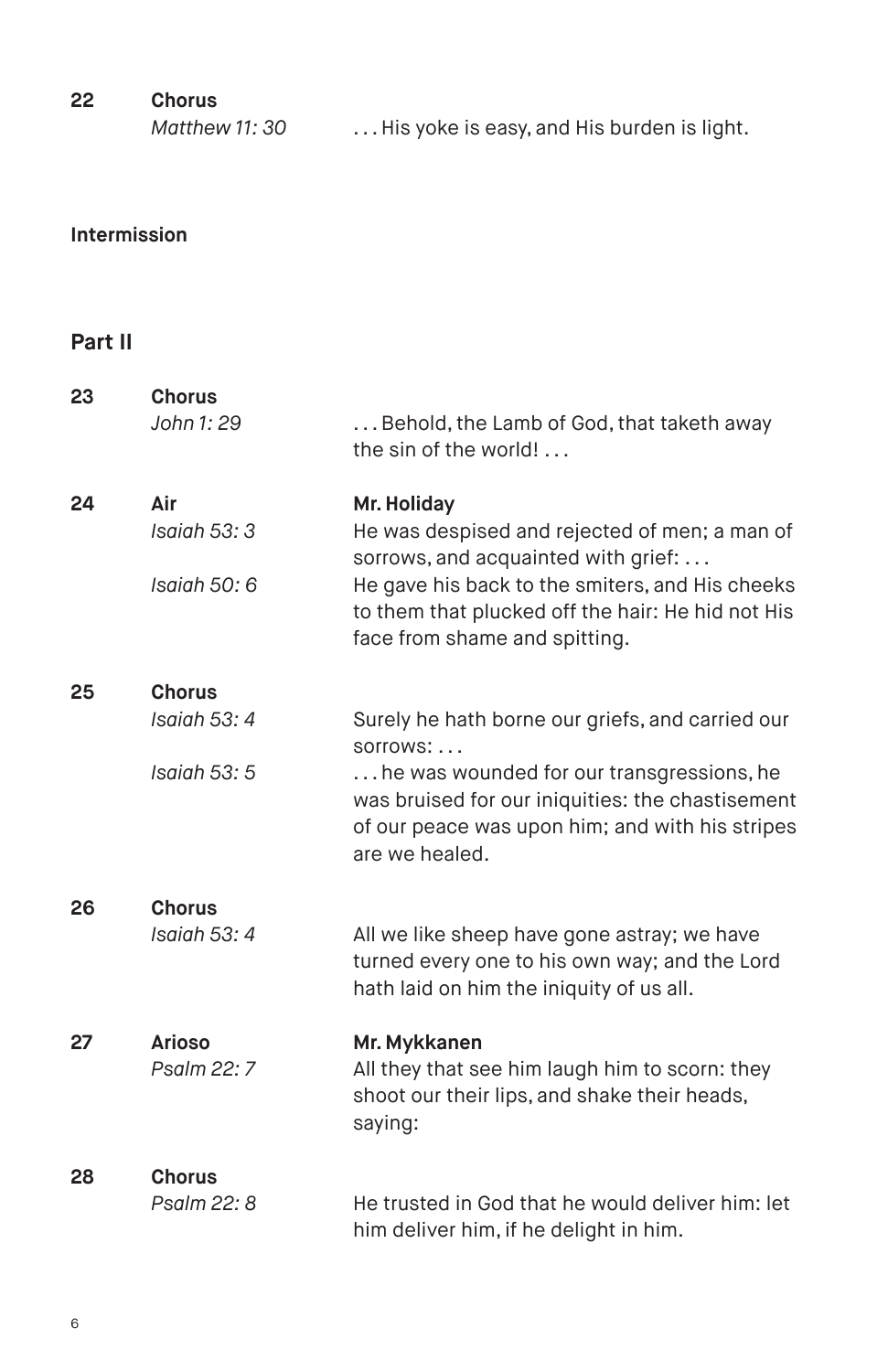| 29 | Accompanied<br>recitative<br>Psalm 69: 20   | Mr. Mykkanen<br>Thy rebuke hath broken his heart; he is full of<br>heaviness: he looked for some to have pity on<br>him, but there was no man; neither found he any<br>to comfort him.                      |
|----|---------------------------------------------|-------------------------------------------------------------------------------------------------------------------------------------------------------------------------------------------------------------|
| 30 | <b>Arioso</b><br>Lamentations 1: 12         | Mr. Mykkanen<br>Behold and see if there be any sorrow like unto<br>his sorrow                                                                                                                               |
| 31 | Accompanied<br>recitative<br>Isaiah 53: 8   | Mr. Mykkanen<br>he was cut off out of the land of the living: for<br>the transgressions of thy people was he<br>stricken.                                                                                   |
| 32 | Air<br>Psalm 16:10                          | Mr. Mykkanen<br>But thou didst not leave his soul in hell; nor didst<br>thou suffer thy Holy One to see corruption.                                                                                         |
| 33 | <b>Chorus</b><br>Psalm 24: 7<br>Psalm 24: 8 | Lift up your heads, O ye gates; and be ye lift up,<br>ye everlasting doors; and the King of glory shall<br>come in.<br>Who is this King of glory? The Lord strong and<br>mighty, the Lord mighty in battle. |
|    | Psalm 24: 9<br>Psalm 24:10                  | Lift up your heads, O ye gates; and be ye lift up,<br>ye everlasting doors; and the King of glory shall<br>come in.<br>Who is this King of glory? The Lord of hosts, he is                                  |
| 34 | <b>Recitative</b><br>Hebrews 1: 5           | the King of glory.<br>Mr. Mykkanen<br>unto which of the angels said he at any time,<br>Thou art my son, this day have I begotten thee?                                                                      |
| 35 | <b>Chorus</b><br>Hebrews 1: 6               | let all the angels of God worship him.                                                                                                                                                                      |
| 36 | Air<br>Psalm 68:18                          | Mr. Holiday<br>Thou art gone up on high, thou has lead captivity<br>captive: and received gifts for men; yea, even for<br>thine enemies, that the Lord God might dwell<br>among them.                       |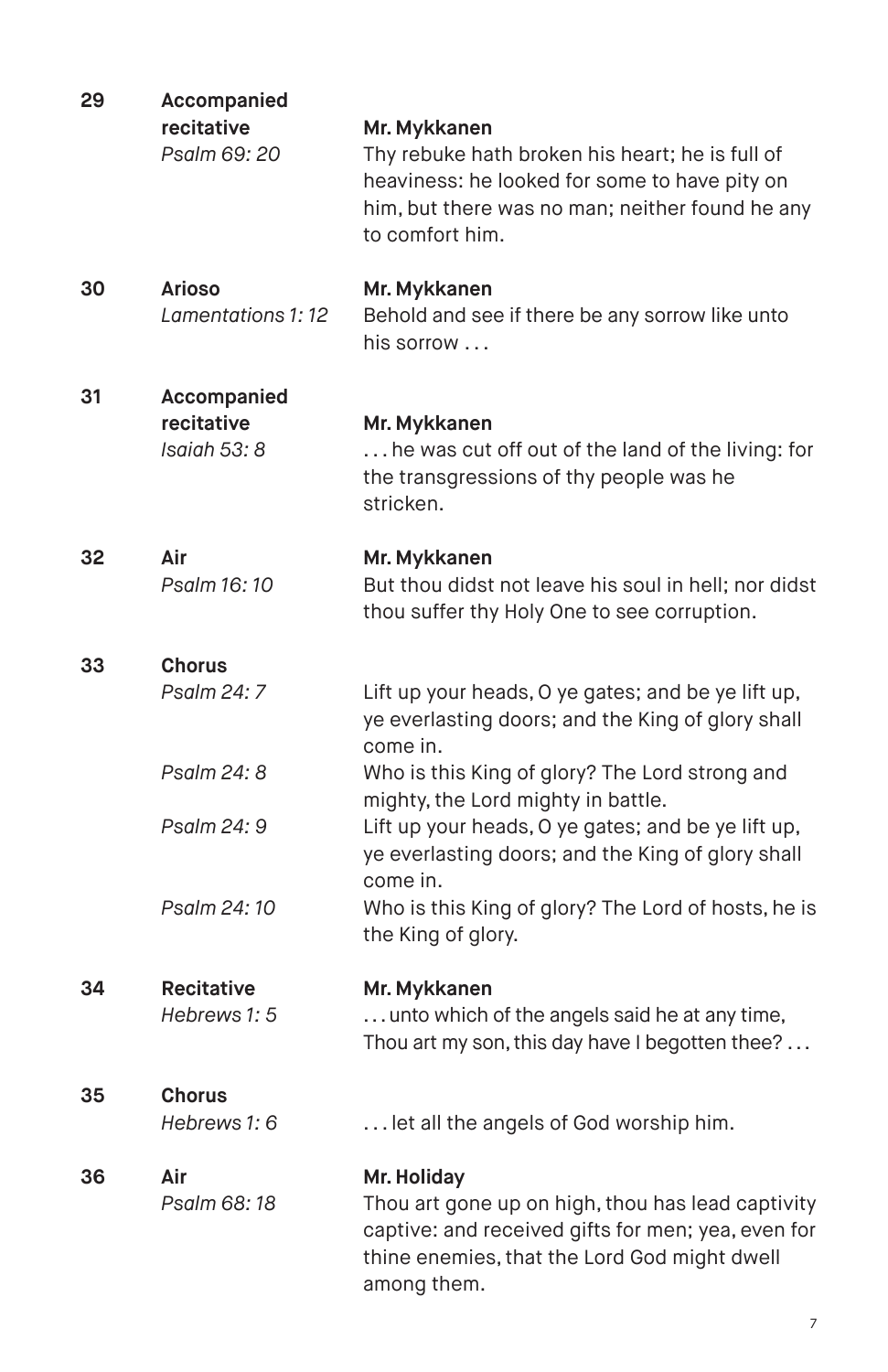| 37 | Chorus<br>Psalm 68:11                | The Lord gave the word: great was the company<br>of the preachers.                                                                                                               |
|----|--------------------------------------|----------------------------------------------------------------------------------------------------------------------------------------------------------------------------------|
| 38 | Air<br>Isaiah 52: 7                  | Ms. Van Doren<br>How beautiful are the feet of them that preach<br>the gospel of peace, and bring glad tidings of<br>good things                                                 |
| 39 | <b>Chorus</b>                        |                                                                                                                                                                                  |
|    | Romans 10: 18                        | Their sound is gone out into all lands, and their<br>words unto the ends of the world.                                                                                           |
| 40 | Air                                  | Mr. Rosen                                                                                                                                                                        |
|    | Psalm 2:1                            | Why do the nations so furiously rage together,<br>why do the people imagine a vain thing?                                                                                        |
|    | Psalm 2: 2                           | The kings of the earth rise up, and the rulers<br>take counsel together against the Lord and his<br>anointed,                                                                    |
| 41 | <b>Chorus</b>                        |                                                                                                                                                                                  |
|    | Psalm 2: 3                           | Let us break their bonds asunder, and cast away<br>their yokes from us.                                                                                                          |
| 42 | <b>Recitative</b>                    | Mr. Mykkanen                                                                                                                                                                     |
|    | Psalm 2: 4                           | He that dwelleth in heaven shall laugh them to<br>scorn: the Lord shall leave them in derision.                                                                                  |
| 43 | Air                                  | Mr. Mykkanen                                                                                                                                                                     |
|    | Psalm 2:9                            | Thou shalt break them with a rod of iron: thou<br>shalt dash them in pieces like a potter's vessel.                                                                              |
| 44 | Chorus                               |                                                                                                                                                                                  |
|    | Revelation 19: 6<br>Revelation 11:15 | Hallelujah: for the Lord God omnipotent reigneth.<br>The kingdom of this world is become the<br>kingdom of our Lord, and of his Christ; and he<br>shall reign for ever and ever. |
|    | Revelation 19:16                     | King of Kings, and Lord of Lords.                                                                                                                                                |
|    |                                      |                                                                                                                                                                                  |

*You are invited to join the UMS Choral Union in singing the "Hallelujah" chorus. Please leave the music at the door when exiting the auditorium. Thank you.*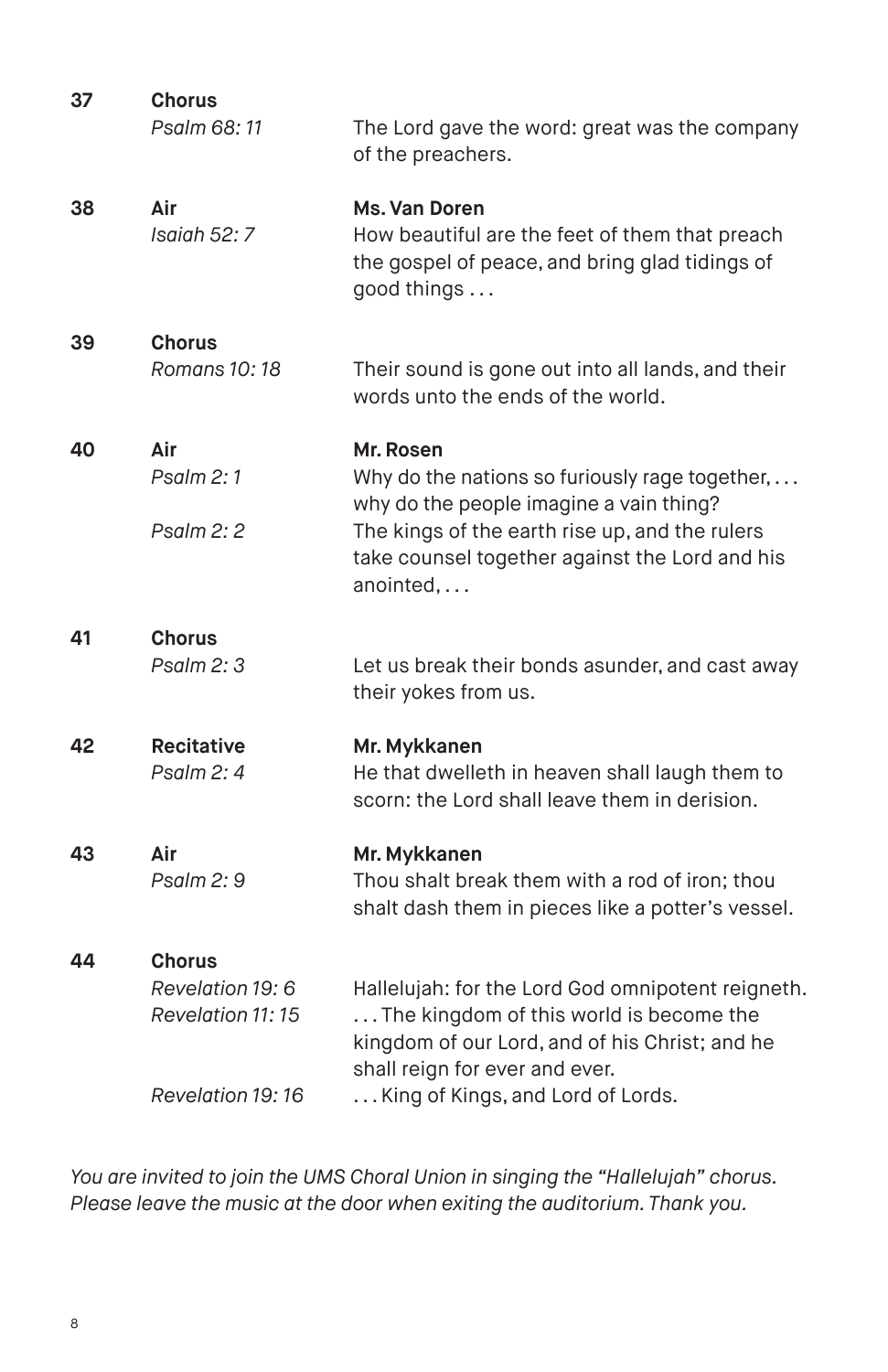# **Part III**

| 45 | Air<br>Job 19: 25<br>Job 19: 26<br>I Cor. 15: 20            | Ms. Van Doren<br>I know that my redeemer liveth, and that he shall<br>stand at the latter day upon the earth.<br>And though worms destroy this body, yet in<br>my flesh shall I see God.<br>For now is Christ risen from the dead,  the first<br>fruits of them that sleep. |
|----|-------------------------------------------------------------|-----------------------------------------------------------------------------------------------------------------------------------------------------------------------------------------------------------------------------------------------------------------------------|
| 46 | <b>Chorus</b><br>I Cor. 15: 21<br>I Cor. 15: 22             | since by man came death, by man came also<br>the resurrection of the dead.<br>For as in Adam all die, even so in Christ shall all<br>be made alive.                                                                                                                         |
| 47 | Accompanied<br>recitative<br>I Cor. 15: 51<br>I Cor. 15: 52 | Mr. Rosen<br>Behold, I tell you a mystery; we shall not all<br>sleep, but we shall all be changed,<br>In a moment, in the twinkling of an eye at the<br>last trumpet:                                                                                                       |
| 48 | Air<br>I Cor. 15: 52<br>I Cor. 15: 53                       | Mr. Rosen<br>the trumpet shall sound, and the dead shall<br>be raised incorruptible, and we shall be<br>changed.<br>For this corruptible must put on incorruption,<br>and this mortal must put on immortality.                                                              |
| 49 | <b>Recitative</b><br>I Cor. 15: 54                          | Mr. Holiday<br>then shall be brought to pass the saying that<br>is written, Death is swallowed up in victory.                                                                                                                                                               |
| 50 | <b>Duet</b><br>I Cor. 15: 55<br>I Cor. 15: 56               | Mr. Holiday and Mr. Mykkanen<br>O death, where is thy sting? O grave, where is<br>thy victory?<br>The sting of death is sin; and the strength of sin<br>is the law.                                                                                                         |
| 51 | <b>Chorus</b><br>I Cor. 15: 57                              | But thanks be to God, who giveth us the victory<br>through our Lord Jesus Christ.                                                                                                                                                                                           |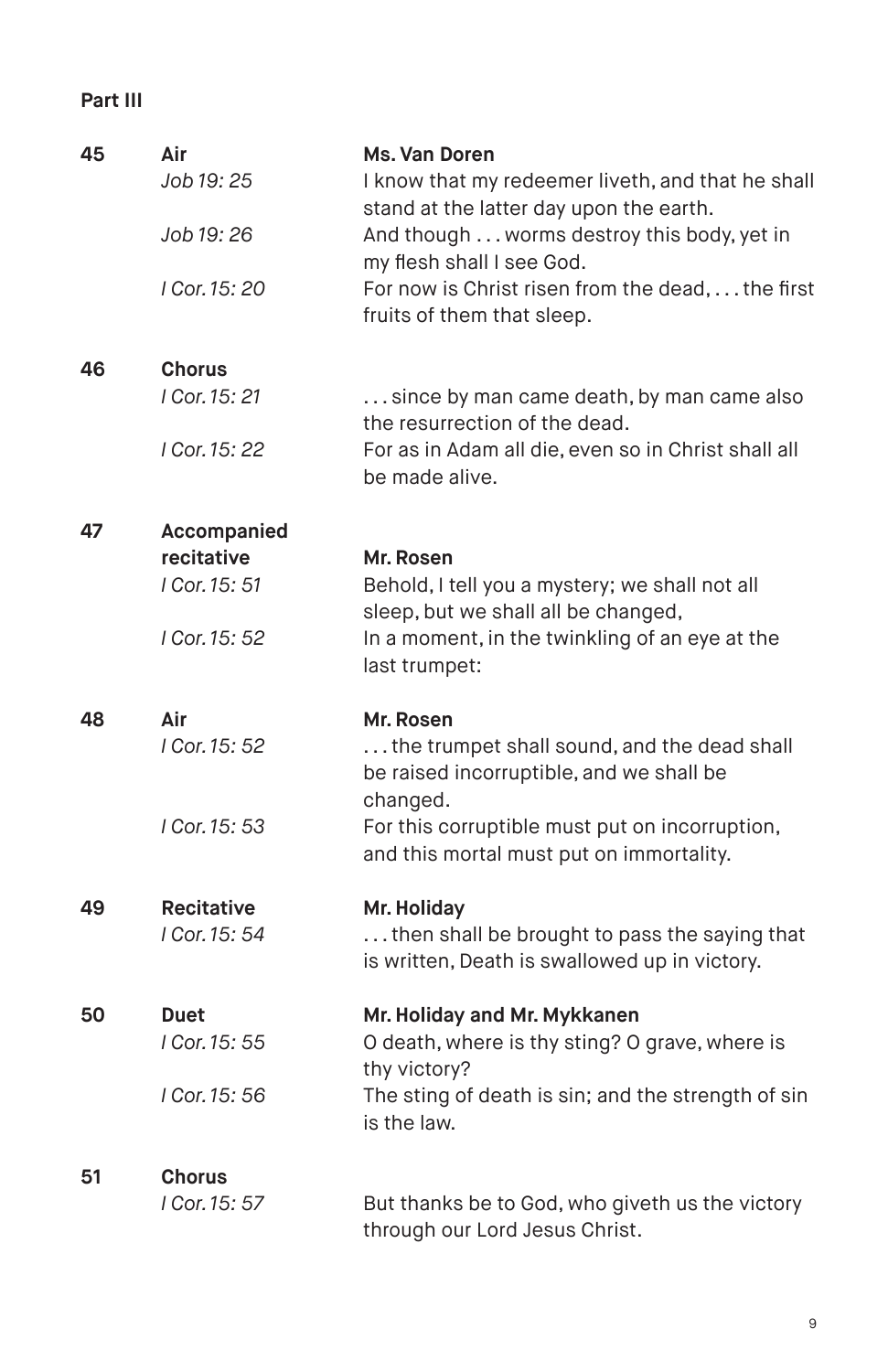| 52 | Air             | Ms. Van Doren                                                                                                                                                                   |
|----|-----------------|---------------------------------------------------------------------------------------------------------------------------------------------------------------------------------|
|    | Romans 8: 31    | If God be for us, who can be against us?                                                                                                                                        |
|    | Romans 8: 33    | Who shall lay anything to the charge of God's<br>elect? It is God that justifieth.                                                                                              |
|    | Romans 8: 34    | Who is he that condemneth? It is Christ that<br>died, yea rather, that is risen again, who is at<br>the right hand of God, who  maketh<br>intercession for us.                  |
| 53 | <b>Chorus</b>   |                                                                                                                                                                                 |
|    | Revelation 5:12 | Worthy is the Lamb that was slain and hath<br>redeemed us to God by His blood to receive<br>power, and riches, and wisdom, and strength,<br>and honor, and glory, and blessing. |
|    | Revelation 5:13 | Blessing, and honor,  glory, and power, be<br>unto Him that sitteth upon the throne, and unto<br>the Lamb for ever and ever.                                                    |

Amen.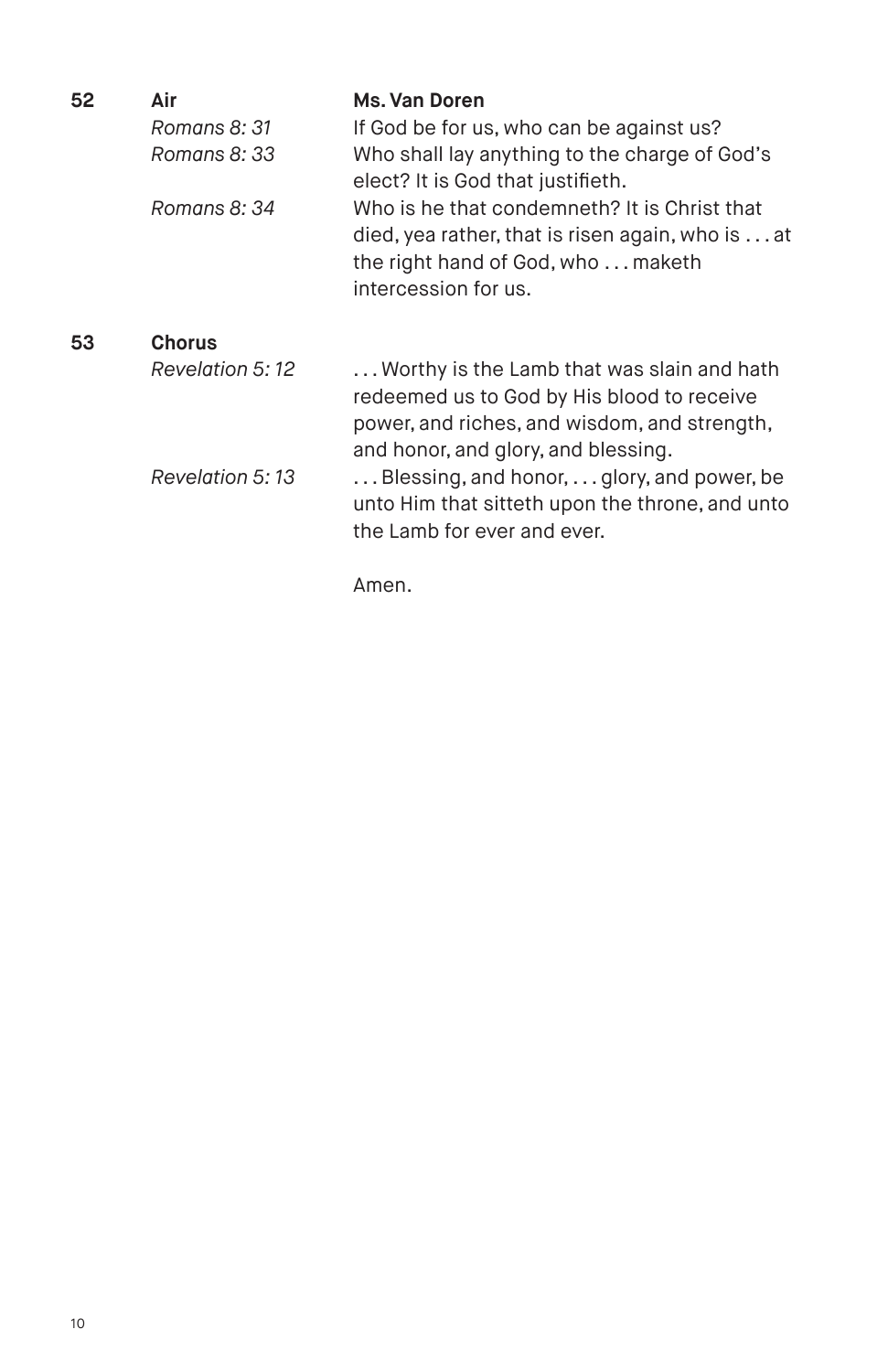### **MESSIAH (1741)**

George Frideric Handel *Born February 23, 1685 in Halle, Germany Died April 14, 1759 in London*

UMS premiere: The UMS Choral Union began singing choruses of Handel's *Messiah* at its first-ever concert in December 1879 at the M.E.Church. *Messiah* has been performed in its entirety annually since December 1941.

George Frideric Handel's sacred oratorio *Messiah* is without question one of the most popular works in the choral/orchestral repertoire today. In what has become an indispensable Christmas tradition, amateur and professional musicians in almost every city and town throughout the country perform this work as a seasonal entertainment, and are rewarded with the satisfaction of taking part in one of the great communal musical events.

The text for *Messiah* was selected and compiled from the Authorized (King James) Version of the Bible by Charles Jennens, an aristocrat and musician/poet of modest talent and exceptional ego. With *Messiah*, Jennens seems to have outdone himself in compiling a libretto with profound thematic coherence and an acute sensitivity to the inherent musical structure.With the finished libretto in his possession, Handel began setting it to music on August 22, 1741, and completed it 24 days later. He was certainly working at whitehot speed, but this didn't necessarily indicate he was in the throes of devotional fervor, as legend has often stated. Handel composed many of his works in haste, and immediately after completing *Messiah* he wrote his next oratorio, *Samson*, in a similarly brief time-span.

The swiftness with which Handel composed *Messiah* can be partially explained by the musical borrowings from his own earlier compositions. For example, the melodies used in the two choruses "And He shall purify" and "His yoke is easy" were taken from an Italian chamber duet Handel had written earlier in 1741, "*Quel fior che all' alba ride*." Another secular duet, "*Nò, di voi non vo' fidarmi*," provided material for the famous chorus "For unto us a Child is born," and the delightful "All we like sheep" borrows its wandering *melismas* from the same duet. A madrigal from 1712, "*Se tu non lasci amore*," was transformed into a duet-chorus pair for the end of the oratorio, "O Death, where is thy sting," and "But thanks be to God." In each instance, however, Handel does more than simply provide new words to old tunes. There is considerable re-composition, and any frivolity that remains from the light-hearted secular models is more than compensated for by the new material Handel masterfully worked into each chorus. Over-enthusiastic "Handelists" in the 19th century perpetuated all sorts of legends regarding the composition of *Messiah*. An often-repeated story relates how Handel's servant found him sobbing with emotion while writing the famous "Hallelujah Chorus,"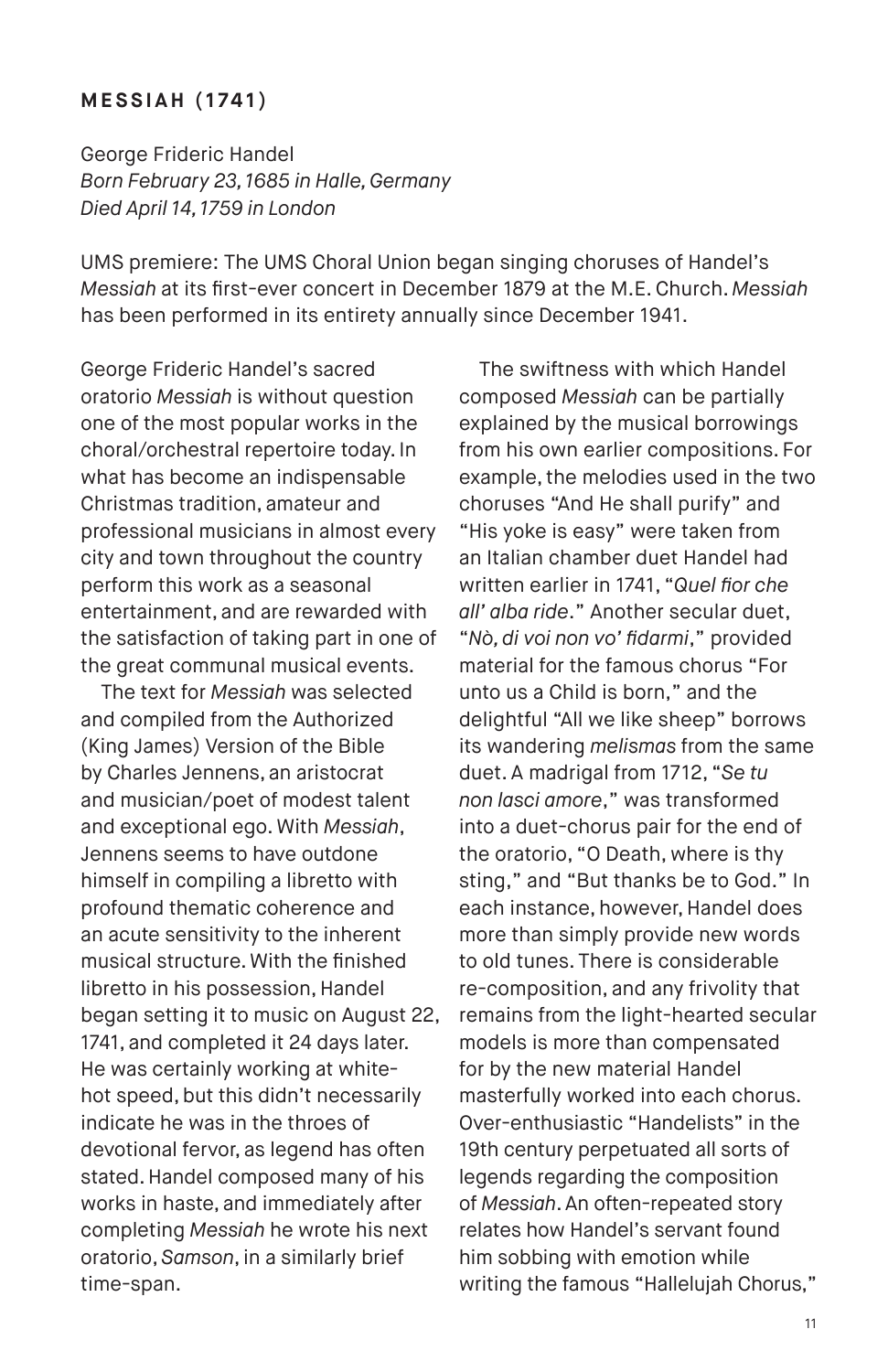and the composer claiming, "I did think I did see all Heaven before me and the great God Himself." Supposedly Handel often left his meals untouched during this compositional period, in an apparent display of devotional fasting and monastic self-denial. Present-day historians more familiar with Handel's life and religious views tend to downplay these stories. It's been suggested that if Handel did indeed have visions of Heaven while he composed *Messiah*, then it was only in the same manner in which he visualized the Roman pantheon of gods while he composed his opera *Semele*. Handel's religious faith was sincere, but tended to be practical rather than mystical.

The tradition of performing *Messiah* at Christmas began later in the 18th century. Although the work was occasionally performed during Advent in Dublin, the oratorio was usually regarded in England as an entertainment for the penitential season of Lent, when performances of opera were banned. *Messiah*'s extended musical focus on Christ's redeeming sacrifice also makes it particularly suitable for Passion Week and Holy Week, the periods when it was usually performed during Handel's lifetime. But in 1791, the Cæcilian Society of London began its annual Christmas performances, and in 1818 the Handel and Haydn Society of Boston gave the work's first complete performance in the US on Christmas Day — establishing a tradition that continues to the present.

Following the pattern of Italian baroque opera, *Messiah* is divided into three parts.The first is concerned with prophecies of the Messiah's coming, drawing heavily from messianic texts in

the Book of Isaiah, and concludes with an account of the Christmas story that mixes both Old and New Testament sources. The second part deals with Christ's mission and sacrifice, culminating in the grand "Hallelujah Chorus." The final, shortest section is an extended hymn of thanksgiving, an expression of faith beginning with Job's statement "I know that my Redeemer liveth" and closing with the majestic chorus "Worthy is the Lamb" and a fugal "Amen." In its focus on Christ's sacrifice *Messiah* resembles the great Lutheran Passions of Schütz and Bach, but with much less direct narrative and more meditative commentary on the redemptive nature of the Messiah's earthly mission. Handel scholar Robert Myers suggested that "logically Handel's masterpiece should be called *Redemption*, for its author celebrates the *idea* of Redemption, rather than the *personality* of Christ."

For the believer and non-believer alike, Handel's *Messiah* is undoubtedly a majestic musical edifice.But while a truly popular favorite around the world, *Messiah* aspires to more than just a reputation as an enjoyable musical event. After an early performance of the work in London, Lord Kinnoul congratulated Handel on the "noble entertainment" he had recently brought to the city. Handel is said to have replied, "My Lord, I should be sorry if I only entertained them; I wished to make them better." Certainly *Messiah* carries an ennobling message to people of all faiths and credos, proclaiming "peace on earth, and goodwill towards men" a message that continues to be timely and universal.

*Program note by Luke Howard.*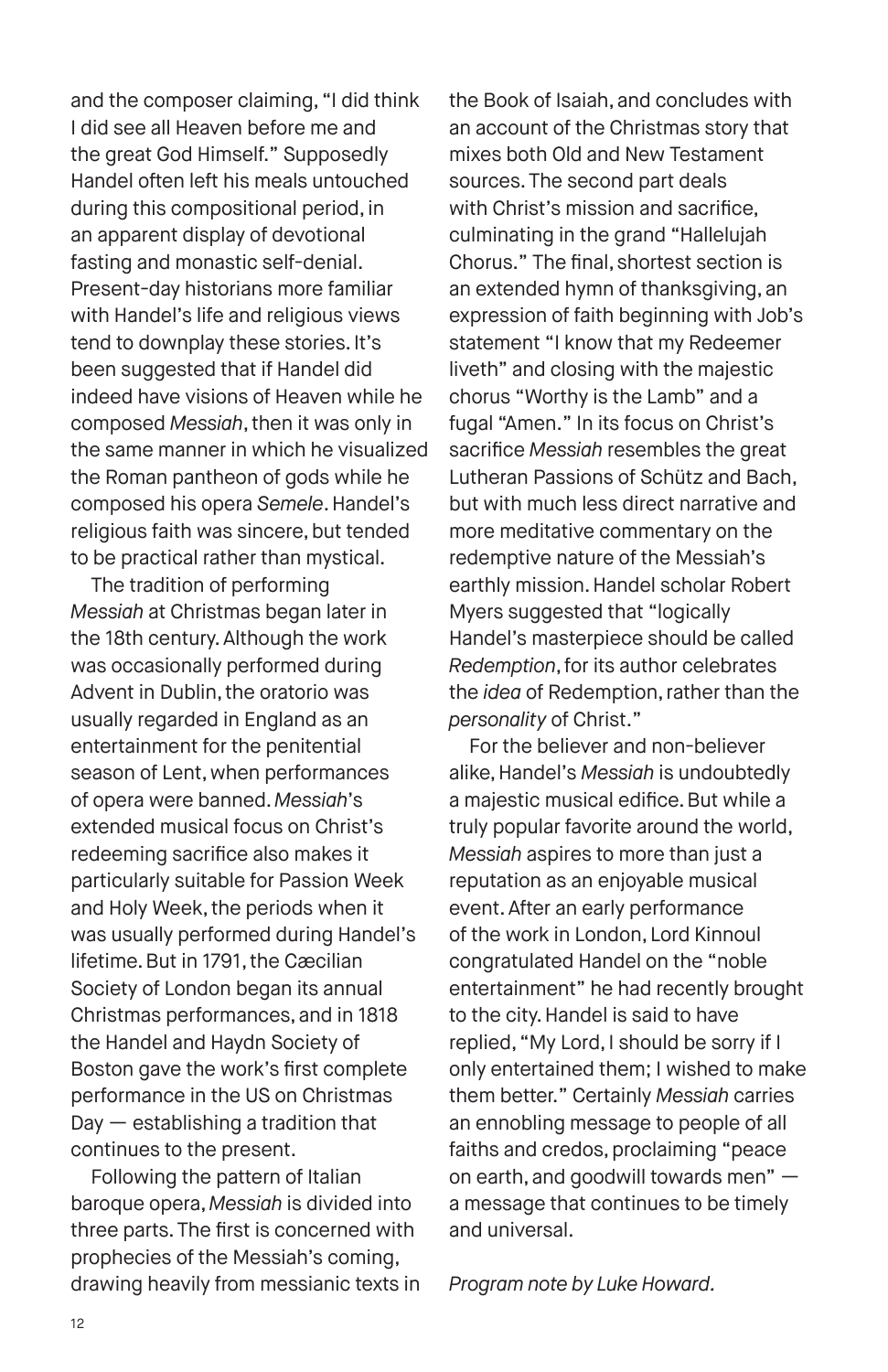# **ARTISTS**

**Scott Hanoian** (*conductor*) is the music director and conductor of the UMS Choral Union where he conducts and prepares the Grammy Award-winning chorus in performances with the world's finest orchestras and conductors. Choruses prepared by Mr. Hanoian have sung under the batons of Leonard Slatkin, Iván Fischer, Stefan Sanderling, Peter Oundjian, Fabien Gabel, and Arie Lipsky.

Mr. Hanoian is active as an organist, accompanist, continuo artist, conductor, choral adjudicator, and guest clinician. He is the director of music and organist at Christ Church Grosse Pointe, where he directs the church's four choirs and oversees the yearly concert series. Mr. Hanoian has served on the faculty of Wayne State University and Oakland University and was the artistic director and conductor of the Oakland Choral Society from 2013–15.

As an organist and conductor, Mr. Hanoian has performed concerts throughout the US and has led choirs on trips to Great Britain, Ireland, Italy, France, and Spain. In the summer of 2017, Mr. Hanoian led the Christ Church Schola during their weeklong residency at Westminster Abbey.

Before moving to Grosse Pointe, Mr. Hanoian was the assistant organist and assistant director of music at Washington National Cathedral where he played the organ for many services including the funerals for Presidents Ronald Reagan and Gerald Ford. Mr. Hanoian has recorded the complete organ works of Johannes Brahms for the JAV label.

Recognized by *Opera* magazine as "a star-to-be" following her Lincoln Center debut, **Yulia Van Doren**'s (*soprano*) current season includes returns to Philharmonia Baroque Orchestra under Nicholas McGegan (Handel's *Saul*) and Music of the Baroque (Bach's *Christmas Oratorio*), and appearances with the St. Louis Symphony (Haydn's *Creation*), National Symphony (*Messiah*), and Seattle Symphony (*Messiah*).

A dedicated interpreter of repertoire off the beaten path, career highlights include creating the lead female role in the world premiere of Shostakovich's *Orango* with the Los Angeles Philharmonic, directed by Peter Sellars and released on Deutsche Grammophon; two Grammy-nominated opera recordings with the Boston Early Music Festival; the modern revival of Monsigny's opera *Le roi et le fermier* at Opera de Versailles, Lincoln Center, and the Kennedy Center (recorded for Naxos); a tour of Handel's *Orlando* with Philharmonia Baroque Orchestra to the Mostly Mozart, Ravinia, and Tanglewood festivals; a leading role in Scarlatti's *Tigrane* at Opera de Nice; nationally televised performances at the Cartagena International Music Festival with soprano Dawn Upshaw, an important mentor; and creating a leading role in the world premiere staging of Lera Auerbach's *The Blind*, an *a cappella* opera, at the Lincoln Center Festival. Especially recognized for her work in the baroque repertoire, Ms. Van Doren has performed with the majority of the North American baroque festivals and orchestras, and has the distinction of being the only singer awarded a top prize in all four US Bach vocal competitions.

Born in Moscow, Ms. Van Doren was raised in the US in a music-filled household in which she and her seven younger siblings were taught by her Russian mezzosoprano mother and American jazz pianist father. Ms. Van Doren is honored to be an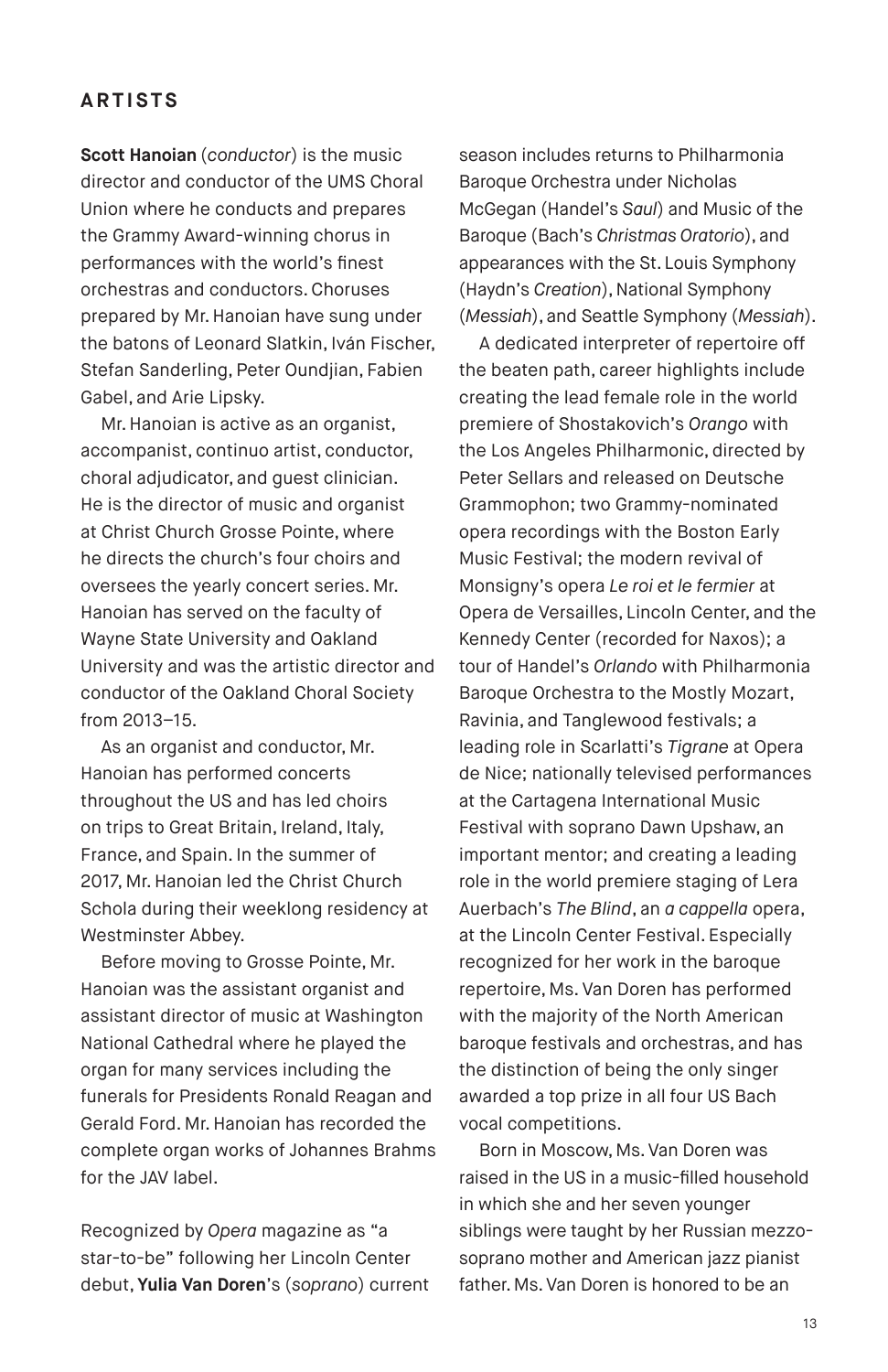Astral Artist, a Paul and Daisy Soros Fellow, and as the recipient of a Beebe Grant, she spent the 2011–12 season based in Paris.

**John Holiday** (*countertenor*), winner of the 2017 Marian Anderson Vocal Award and nominee for "Newcomer of the Year" by the German magazine *Opernwelt*, has quickly established himself as a fast-rising singer to watch, with his voice that has been praised as "a thing of astonishing beauty" (*New Yorker*).

Mr. Holiday's current season includes a role debut as Nero in *Agrippina* with Ars Lyrica, Handel's *Israel in Egypt* with MasterVoices at Carnegie Hall, and a debut with the University Musical Society in Ann Arbor in Handel's *Messiah*. His season continues with his debut at the National Kaohsiung Center for the Arts in Taiwan, singing the role of the First Male Voice in Huang Ruo's chamber opera *Paradise Interrupted*. Other recent highlights include creating the role of John Blue in the world premiere of *We Shall Not Be Moved* with Opera Philadelphia, his Kennedy Center debut for his Marian Anderson Award Recital, and a tour with the Los Angeles Philharmonic and Gustavo Dudamel.

Recently chosen as a 2018 Yerba Buena Center for the Arts 100 honoree, in the company of individuals such as Madeleine Albright, Glenn Close, and Janelle Monáe, Mr. Holiday received his BM in vocal performance from Southern Methodist University in Dallas, Texas, a MM in vocal performance from the University of Cincinnati College – Conservatory of Music, and the Artist Diploma in opera studies from The Juilliard School.

**Miles Mykkanen** (*tenor*) has garnered recognition on the world's concert and operatic stages for his "focused, fullvoiced tenor" (*New York Times*). The

current season sees the Michigan native making debuts at Minnesota Opera in the Pulitzer Prize-winning opera *Silent Night*, at Opera Philadelphia in *A Midsummer Night's Dream*, and with Franz Welser-Möst and The Cleveland Orchestra in fully staged performances of *Ariadne auf Naxos*. The tenor joins the Bayerische Staatsoper for Gluck's *Alceste* and, on the concert stage, *Messiah* brings him to the Atlanta Symphony Orchestra, the National Symphony Orchestra at The Kennedy Center, and to the University Musical Society in Ann Arbor.

Highlights of the recent past include Bernstein's *Candide* at Arizona Opera, Palm Beach Opera, and at Tanglewood with The Knights; a New York Philharmonic debut in excerpts from *West Side Story* led by Leonard Slatkin; and numerous performances at the Marlboro Music Festival in collaboration with Mitsuko Uchida, Malcolm Martineau, and Roger Vignoles.

*PBS Great Performances* produced a documentary of Renée Fleming's American Voices festival in 2015, featuring Mr. Mykkanen in a master class with Tony Award-winner Sutton Foster. He was also seen on Medici.tv in Juilliard's live-stream master classes with Renée Fleming, Fabio Luisi, and Emmanuel Villaume.

**Alex Rosen** (*bass*) is quickly finding a home in the concert, operatic, and song repertoire in the US and abroad. His past season included Handel's *Messiah* with Portland Baroque Orchestra and Houston Symphony Orchestra, his New York Philharmonic debut in Beethoven's *Choral Fantasy*, and two tours of Haydn's *Die Schöpfung* with Les Arts Florissants. This past summer, he appeared as Seneca in *L'incoronazione di Poppea* with Cincinnati Opera, and in a concert version of Handel's *Acis and Galatea* with Les Arts Florissants.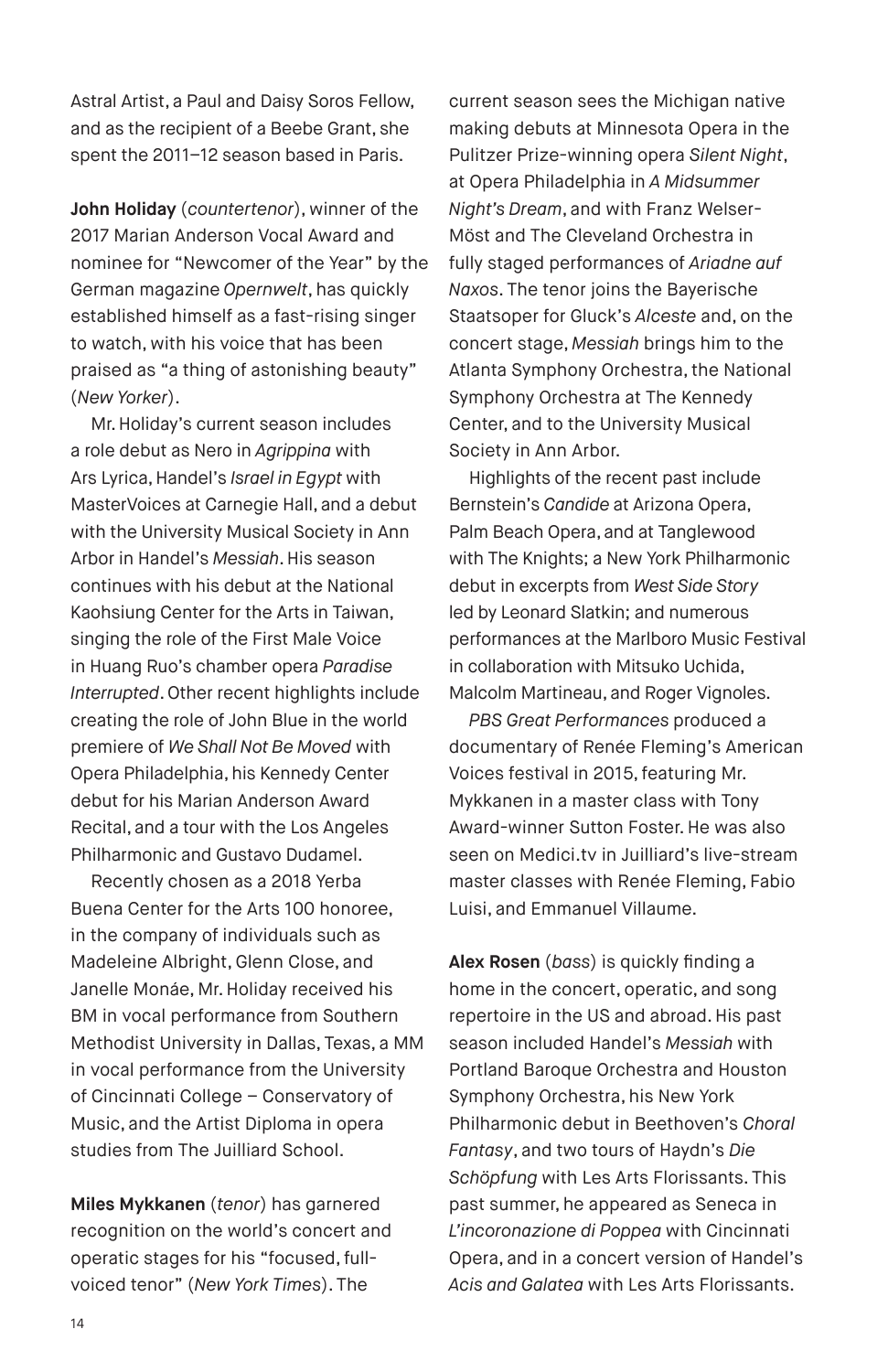His current season includes a reprise of *Die Schöpfung* and a tour of Bach's *St. John Passion* with Les Arts Florissants, *Die Schöpfung* with L'Orchestre National de Metz, and Handel's *Radamisto* with Opera Lafayette. Throughout the season, Mr. Rosen is collaborating with Polish pianist Michał Biel. Together, they won second prize in the 2018 International Hugo Wolf Academy Competition in Stuttgart, and are one of four duos in the inaugural season of the Royaumont Foundation's Song and Lied Academy in Paris. Mr. Rosen is a native of La Cañada, California.

**Joseph Gascho** (*harpsichord*) has performed for enrapt audiences across the world, from Carnegie Hall and the Kennedy Center to Paris, Tokyo, and Taipei. Trained under the mastery of Webb Wiggins and Arthur Haas, Mr. Gascho has garnered multiple awards for his playing, including first prize in the Jurow International Harpsichord Competition, and the prestigious Pomeroy Prize for Early Music.

He has guest conducted and performed concerti with Apollo's Fire, and served as conductor with Opera Vivente, the Maryland Opera Studio, and the Peabody Institute. He recently conducted four all-Bach concerts for Apollo's Fire, "leading with energy, authority, and a conducting technique that inspired the musicians he led to perform at their highest level. Mr. Gascho's interpretations of the cantatas found the heart of each piece from the outset, realizing fully the drama and emotion that, in lesser hands, can often be lost in their rigid format (*The Cleveland Plain Dealer*)."

He is likewise distinguished as an accomplished recording producer. Many celebrated artists and ensembles have turned to him to produce their recordings, including Pomerium, the Folger Consort,

Trio Pardessus, the 21st Century Consort, Ensemble Gaudior, Three Notch'd Road, pianist/composer Haskell Small, Cantate Chamber Singers, and the Washington Master Chorale.

Mr. Gascho serves on the faculty at the U-M School of Music, Theatre & Dance, and at the Twin Cities Early Music Festival's Baroque Instrumental Program. He has spent years mentoring students at the Baroque Performance Institute at Oberlin College, where he teaches basso continuo, coaches chamber music, and conducts the student orchestra. Educational institutions across the world have invited him to lecture and give master classes, including Gettysburg College, the University of South Dakota, and the Conservatoire in Strasbourg, France. Mr. Gascho holds master's and doctoral degrees in harpsichord from the Peabody Conservatory and the University of Maryland, where he also studied orchestral conducting with James Ross.

As keyboardist for the acclaimed University of Michigan Chamber Choir, **Scott VanOrnum** (*organ*) brings unusual depth and artistry to ensemble musicmaking. His recent performances with the U-M Chamber Choir include a concert tour of Australia and New Zealand, which culminated with an invitational appearance at the New Zealand Choral Federation's National Conference. A specialist in continuo instruments for baroque and early classical choral repertoire, Mr. VanOrnum is also keyboardist for the U-M Orpheus Singers, where he mentors graduate choral conducting students in conductor-accompanist collaboration. He is also on the artistic staff of the UMS Choral Union, for which he served as collaborative pianist for the 2014 Grammy Award-nominated Naxos recording of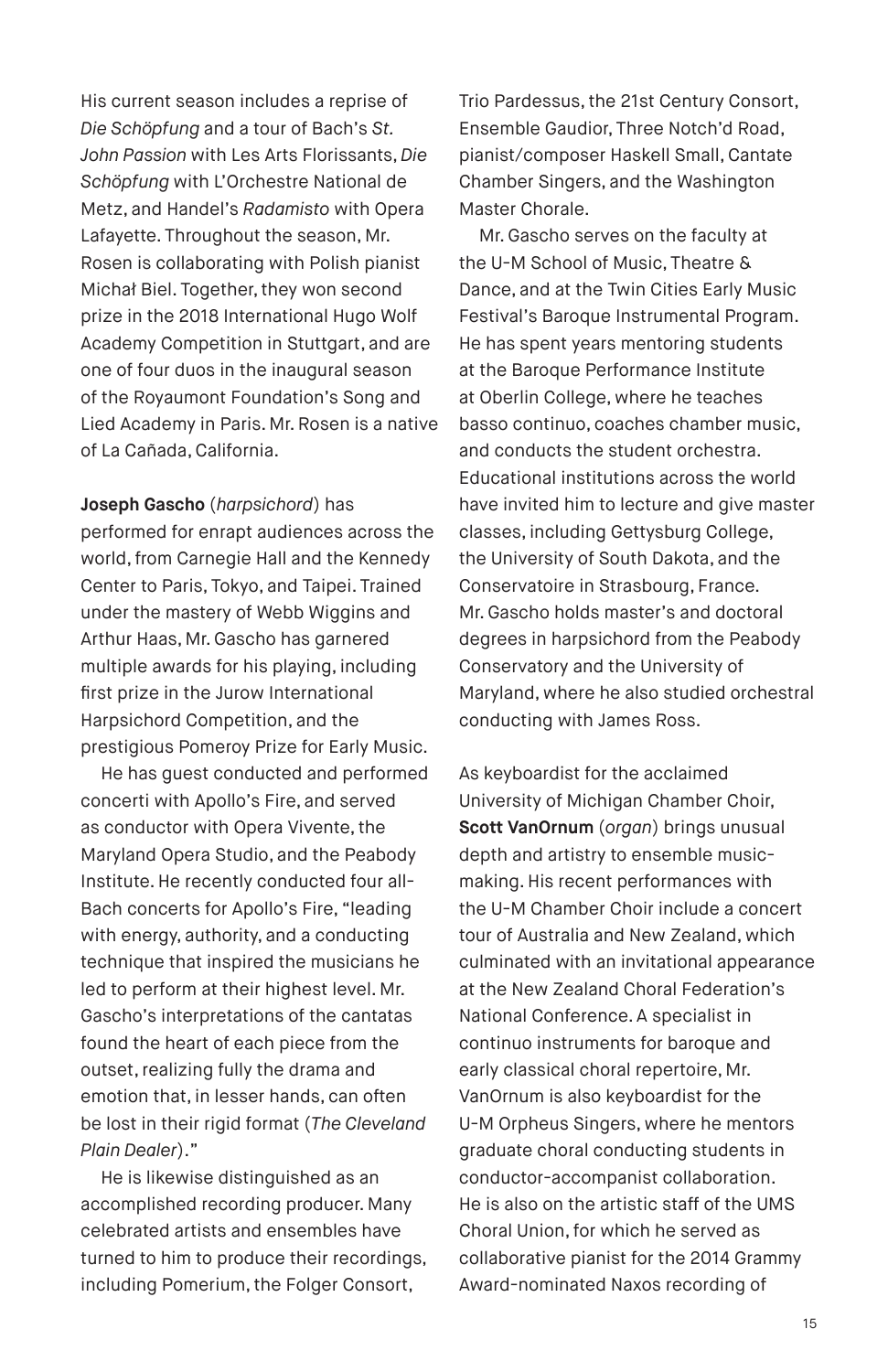Darius Milhaud's *L'Orestie d'Eschyle*. Mr. VanOrnum is also associate director of music at Our Shepherd Lutheran Church in Birmingham.

Mr. VanOrnum has concertized throughout the US and abroad, including performances in Germany, Italy, France, Scotland, Australia, and New Zealand. He has served on the faculties of U-M's All-State Program at Interlochen, the MPulse Vocal Arts Institute at U-M, and the Oklahoma Summer Arts Institute at Quartz Mountain. In addition to performing and teaching schedules, he has served on the executive boards of the Dearborn Symphony Orchestra and the Ann Arbor and Detroit chapters of the American Guild of Organists. An honors graduate of the Interlochen Arts Academy and recipient of the United States Presidential Scholars in the Arts medal, Mr. VanOrnum studied organ performance with David Craighead at the Eastman School, and with Marilyn Mason at U-M.

Celebrating its 90th season this year, the **Ann Arbor Symphony Orchestra (**A2 SO) has been independently and favorably compared to musical giants such as the Leipzig Gewandhaus, the Boston Symphony, and the Detroit Symphony orchestras. All of these orchestras play regularly here, and Ann Arbor's quality-conscious audience equates the A2 SO to them with their discretionary entertainment dollars. This season the A<sup>2</sup>SO announced its eighth consecutive year of over 1,000 subscribers, underscoring the quality of the musical experience delivered to its growing audience.

The A<sup>2</sup>SO is a versatile orchestra. performing the gamut of musical styles: from Beethoven to Bartók, and from the revered Russian Masters to new and contemporary music by Ann Arbor's own

Bill Bolcom, Evan Chambers, Michael Daugherty, and Jessica Hunt. The A<sup>2</sup>SO is proud to have commissioned and premiered Bolcom's *Ann Arbor Saturday* to begin the 90th season celebrations.

A2SO concerts frequently feature world-class guest soloists including this season's opening concert with Aaron Diehl improvising on Gershwin in Hill Auditorium, 2018 Enescu Competition winner Zlatomir Fung, and Grammy-winner Augustin Hadelich. The A<sup>2</sup>SO is most privileged to be part of a community already enriched with musical talent including this weekend's concertmaster Kathryn Votapek and area choruses such as the UMS Choral Union and Measure for Measure. The A<sup>2</sup>SO is proud to play concerts in all venues from area farmers' markets to school classrooms, and from libraries to day care centers and senior centers. You can hear A2SO concerts in person and by broadcast on WKAR and WRCJ radio stations.

Whether on the radio, in the concert hall, or the classroom, the A<sup>2</sup>SO is passionately committed to lead and enrich the culture of the region. It attracts, inspires, and educates the most diverse audience possible, fosters a growing appreciation for orchestral music and regional talent, and provides imaginative programming through community involvement.

Join the A<sup>2</sup>SO back at Hill Auditorium on Friday, December 14 for its annual Holiday Pops concert.

Formed in 1879 by a group of local university and townspeople who gathered together for the study of Handel's *Messiah*, the **UMS Choral Union** has performed with many of the world's distinguished orchestras and conductors in its 140 year history. First led by Professor Henry Simmons Frieze and then conducted by Professor Calvin Cady, the group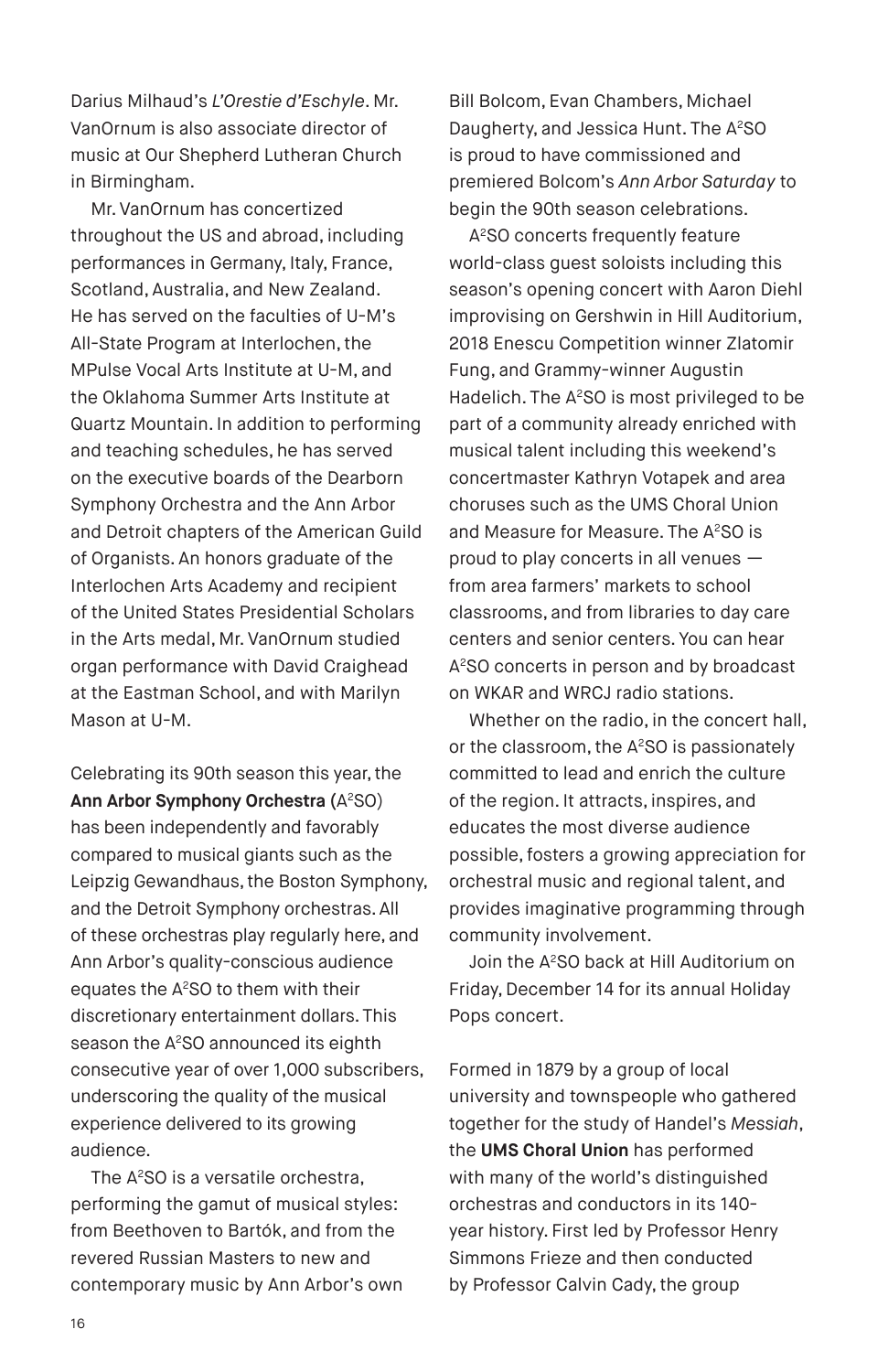has performed Handel's *Messiah* in Ann Arbor annually since its first *Messiah* performance in December 1879. Based in Ann Arbor under the aegis of UMS and led by Scott Hanoian, the 175-voice Choral Union is known for its definitive performances of large-scale works for chorus and orchestra. The UMS Choral Union's 2018–19 season continues in February for a performance of Britten's *War Requiem*. In April, the Choral Union joins the Ann Arbor Symphony Orchestra and Arie Lipsky for a performance of Beethoven's *Symphony No. 9.*

The UMS Choral Union was a participant chorus in a rare performance and recording of William Bolcom's *Songs of Innocence and of Experience* in Hill Auditorium in April 2004 under the baton of Leonard Slatkin. Naxos Records released a three-disc set of this recording in October 2004, featuring

the UMS Choral Union and U-M School of Music, Theatre & Dance ensembles. The recording won four Grammy Awards in 2006, including "Best Choral Performance" and "Best Classical Album." Other recent highlights include a Grammy-nominated recording project with the U-M School of Music, Theatre & Dance's choral and orchestral ensembles of a performance of the rarely heard *Oresteian Trilogy* by Darius Milhaud conducted by Kenneth Kiesler. The ensemble recently received The American Prize in Choral Performance (community division) for its 2017 performance of Beethoven's *Missa Solemnis*.

Participation in the UMS Choral Union remains open to all students and adults by audition. For more information on how to audition, please visit ums.org/choralunion.

## **UMS ARCHIVES**

The **UMS Choral Union** began performing on December 16, 1879 and has presented Handel's *Messiah* in performances ever since. This weekend's performances mark the **UMS Choral Union**'s 439th and 440th appearances under UMS auspices, following its most recent UMS performances in December 2017 of Handel's *Messiah* in Hill Auditorium. **Scott Hanoian** makes his 10th and 11th UMS appearances this weekend, following his UMS debut in December 2015 in performances of Handel's *Messiah*. This weekend's performances mark the **Ann Arbor Symphony Orchestra**'s 78th and 79th UMS performances since its 1974 UMS debut. **Joseph Gascho** makes his seventh and eighth UMS appearances this weekend following his UMS debut in December 2015 in performances of Handel's *Messiah*. Organist **Scott VanOrnum** makes his 28th and 29th UMS appearances this weekend following his UMS debut in March 2003 at Pease Auditorium with the UMS Choral Union under the baton of Thomas Sheets. UMS welcomes soprano **Yulia Van Doren**, countertenor **John Holiday**, tenor **Miles Mykkanen**, and bass **Alex Rosen** as they make their UMS debuts this weekend.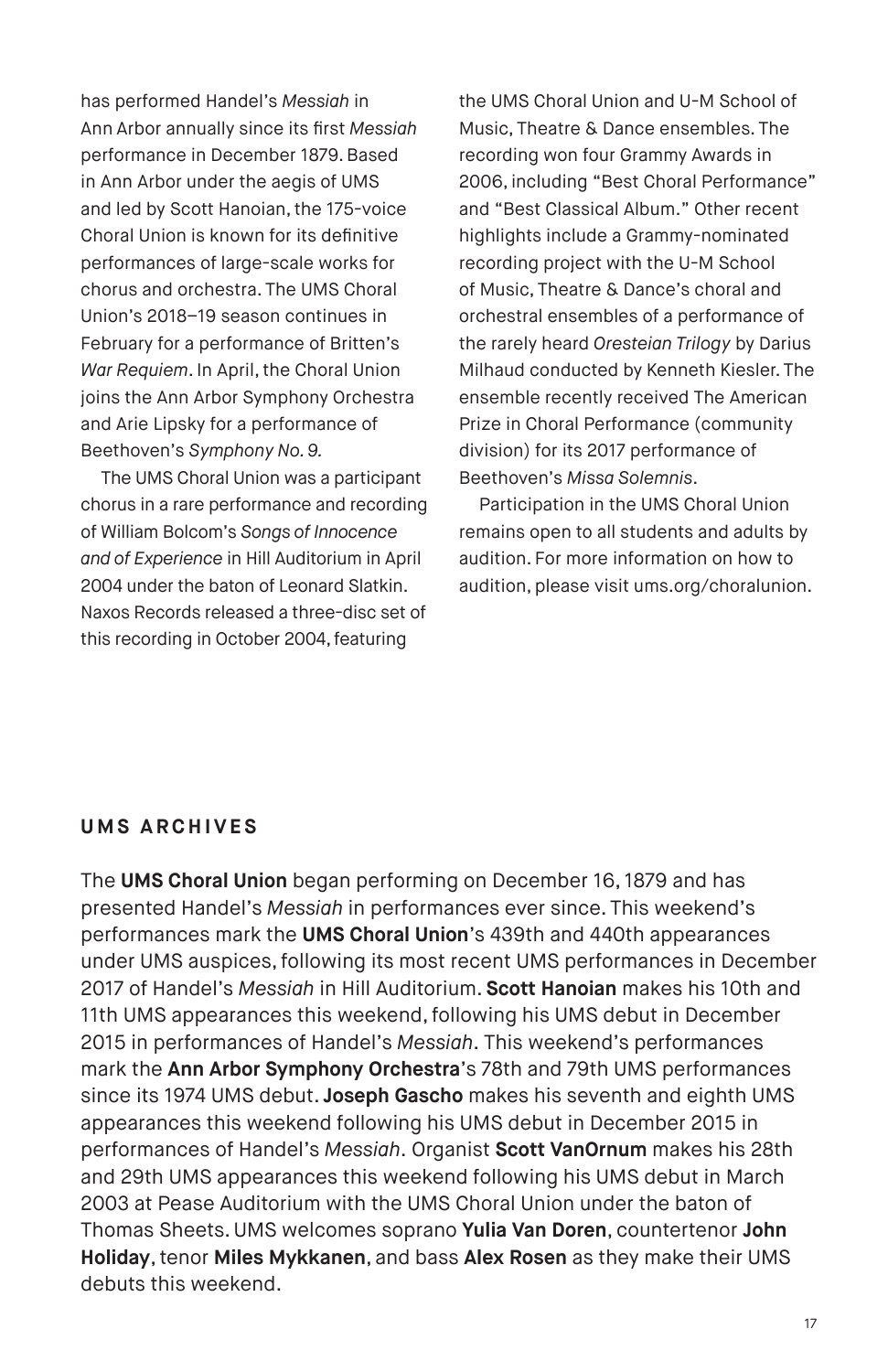#### **A N N A R B O R SY M P H O N Y O R C H E S T R A**

Arie Lipsky / *Music Director of the Ann Arbor Symphony Orchestra* Mary Steffek Blaske / *Executive Director* James Lancioni / *Production Manager and Librarian* Erin Casler / *Production Coordinator*

#### **Violin I**

Kathryn Votapek\* *Aaron Berofsky Concertmaster Chair* Jennifer Berg *Straka-Funk Violin Chair Honoring Kathryn Votapek* Bram Margoles *Ruth Merigian and Albert A. Adams Chair* Christina Adams *Jennifer Berg Violin Chair* Alena Carter *Linda Etter Violin Chair*  Jiayi Zheng *Froehlich Family Violin Chair* Judy Blank *Susan Krehbiel Violin Chair* Sharon Meyers-Bourland

#### **Violin II**

Barbara Sturgis-Everett\* *Gates & Rudisill Endowed Principal Second Violin Chair* David Ormai *Sarah and Jack Adelson Violin Chair* Daniel Stachyra *Brian Etter and Betty Nolting Memorial Violin Chair* Jenny Wan *Doubleday Family Violin Chair* Katie Rowan *Kim, Darlene, and Taylor Eagle Violin Chair* Cyril Zilka Anne Ogren Nathaniel Cornell

#### **Viola**

Yury Ozhegov\* *Tim and Leah Adams Principal Viola Chair* Jacqueline Hanson *Vincent Family Charitable Fund Viola Chair*  Stuart Carlson David Ford Barbara Zmich-McClellan

#### **Cello**

Sarah Cleveland\* *Sundelson Endowed Principal Cello Chair* Eric Amidon *Rachel and Arie Lipsky Cello Chair* Nancy Chaklos *Rita and James H. White Cello Chair*

#### **Bass**

Gregg Emerson Powell\* *Paloma and José Jalife Principal Bass Chair* Robert Rohwer *A2 SO Board Emerita Chair*

#### **Oboe**

Timothy Michling\* *Gilbert Omenn Endowed Principal Oboe Chair* Yuki Harding Kristin Reynolds *Bill and Jan Maxbauer Oboe Chair*

#### **Bassoon**

Christian Green\* *E. Daniel Long Principal Bassoon Chair* Susan Nelson *William and Betty Knapp Section Bassoon Chair* Frankie Delgado

#### **Trumpet**

Eriko Fujita\* *A. Michael and Remedios Montalbo Young Principal Trumpet Chair* Michelle Riechers *Lisa Marie Tubbs Trumpet Chair*

#### **Timpani**

James Lancioni\* *A. Michael and Remedios Montalbo Young Principal Timpani Chair*

\* *denotes principal position*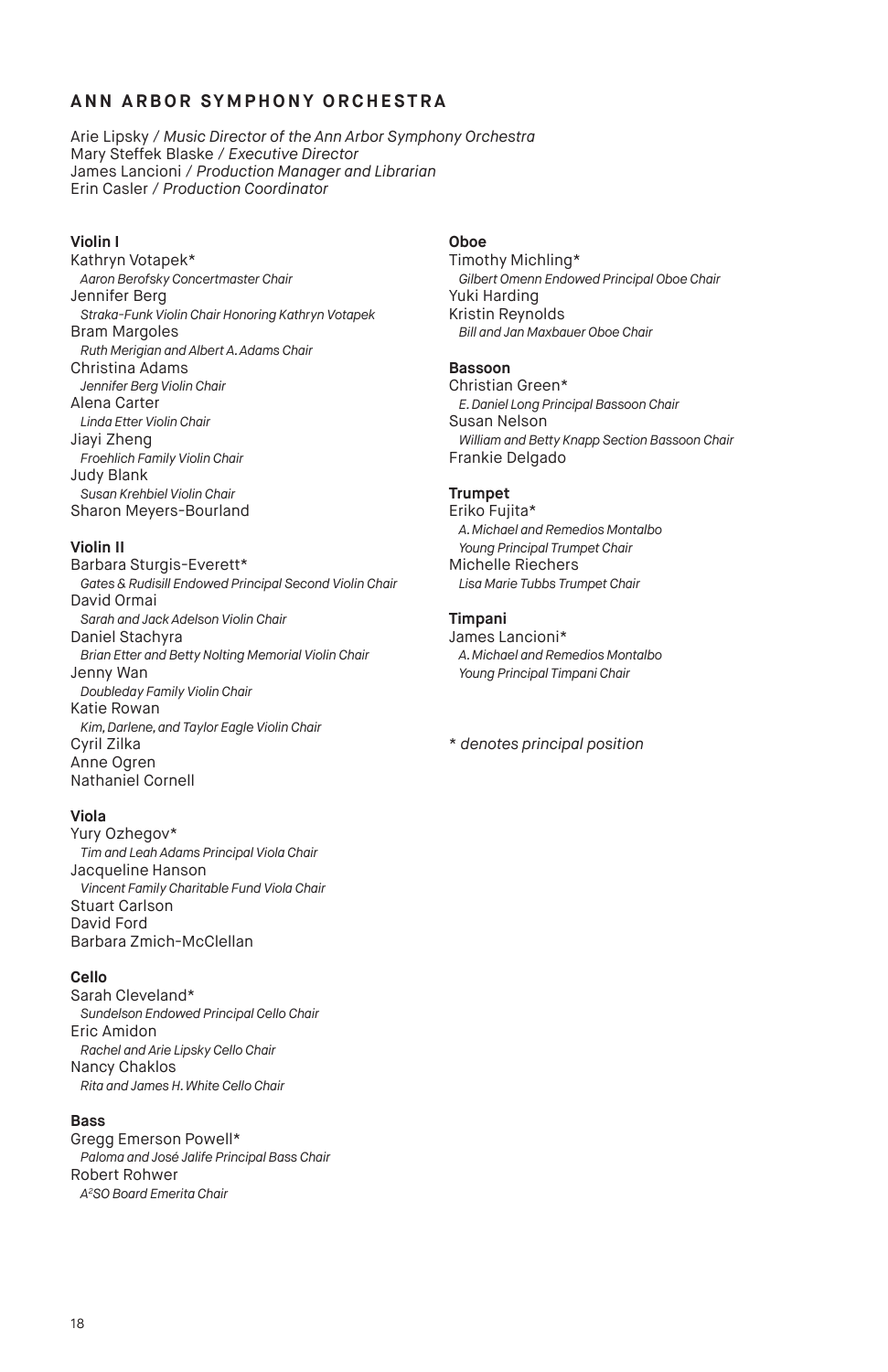# **UMS CHORAL UNION**

Scott Hanoian / *Conductor and Music Director* Shohei Kobayashi / *Assistant Conductor* Jean Schneider and Scott VanOrnum / *Accompanists* Kathleen Operhall / *Chorus Manager* Anne Cain-Nielsen / *Librarian*

#### **Soprano**

Audra Anderson Elizabeth Baldner Jamie Bott \* Debra Joy Brabenec \*\* Ann Burke \*\*\*\*\* Anne Busch \* Anne Cain-Nielsen Carol Callan \* Susan F. Campbell \*\*\*\* Cheryl D. Clarkson \*\* Barbara Clayton Marie Ankenbruck Davis \*\* Carrie Deierlein Madeline Dickens Kristina Eden \* Susannah Engdahl Jennifer Freese \* Marie Gatien-Catalano – SC Cindy Glovinsky Molly Hampsey Meredith Hanoian Alaina Headrick Jenny Hebert Suzanne Hopkins Adrienne Howey Chloe Keast Ellen Kettler Claire Krupp Rachel Krupp Carly LaForest Allison Lamanna Shayla McDermott Margaret McKinney Jayme Mester Toni Micik Stephanie Miller-Allen Armaity Minwalla Katie Mysliwiec Margaret Dearden Petersen \*\* Sara J. Peth \*\*\*\* Julie Pierce \* Renee Roederer Catherine Rogers Amy Schepers Mary Schieve<sup>\*\*\*</sup> Joy C. Schultz \* Kelsey Stark Elizabeth Starr \*\* Jennifer Stevenson \* Katherine Szocik Virginia Thorne-Herrmann \* Petra Vande Zande Ariel Wan Margie Warrick \*\*\* Barbara J. Weathers \* Maureen White-Goeman Mary Wigton - SL \*\* Linda Wills

#### **Alto**

Paula Allison-England \*\* Carol Barnhart \* Sandra Bosch

Margy Boshoven Lauren Boyles-Brewitt Shannon Cahalan Lora Perry Campredon Jean Cares Cheong-Hee Chang Kathleen E. Daly Melissa Doyle \* Summer Edwards Jane Forman Judi Lempert Green Johanna Grum \* Kat Hagedorn \* Carol Kraemer Hohnke \*\* Kate Hughey Caitlin Hult Melissa Evans Itsell Katherine Klykylo \*\*\* Jean Leverich \*\* Cynthia Lunan \*\* Milisa Manojlovich Beth McNally – SC \*\* Ann McReynolds Marilyn Meeker – SL \*\*\* Carol Milstein \*\* Danielle Mukamal Kathryn Murphy Kathleen Operhall \*\* Emily Peck Rachel Piper Carrie Ramseyer Hanna M. Reincke Ruth Senter Meghana Shankar Cindy Shindledecker \*\* Susan Sinta \* Natalie Sloggett Hanna Song<sup>\*</sup> Katherine Spindler \* Gayle Beck Stevens \*\* Paula Strenski Ruth A. Theobald \* Alexa Thomas Cheryl Utiger \*\* Alice VanWambeke \* Karen Woollams \*\*

#### **Tenor**

Michael Ansara Jr. Gary Banks – SC \* Adam Bednarek Ben Bugaski Parinya Chucherdwatanasak John R. Diehl Steven Fudge – SL \*\* Richard S. Gibson Carl Gies \* Arthur Gulick \*\* Peter C. Henninger-Osgood Tyler Hodges Benjamin Johnson Marius Jooste \* Bob Klaffke \*\* Shohei Kobayashi

Andrew S. Kohler Juergen Lucas Rich Marsh \* Michael McCarren John Meluso Thomas Shaw Ray Shuster \* Asa Smith Carl Smith \*\*\* Robert J. Stevenson \* Maxwell Trombley Zachary Wasserman Trevor Young Lawrence Zane

#### **Bass**

Sam Baetzel – SL \* William H. Baxter \*\* Joel Beam Andrew Berryhill William Boggs – SC Charles A. Burch Kyle Cozad Sean Dey John Dryden \*\*\* Robert Edgar Jeffrey Ellison Daniel Enos Allen Finkel Greg Fleming Robert R. Florka Christopher Friese Philip Gorman \*\* Ryan Hayes Jorge Iniques-Lluhi Michael S. Khoury Joseph S. Kosh Rick Litow Tom Litow Roderick L. Little \*\* Andrea Lupini Joseph D. McCadden \*\*\* James B. McCarthy James C. Rhodenhiser \* Ian Roederer Matthew Rouhana David Sibbold Thomas Sommerfeld William Stevenson \* Kevin Taylor David Townsend Scott Venman James Watz

\**Each asterisk next to a name represents one decade of membership in the Choral Union*

SL – Section Leader SC – Section Coach